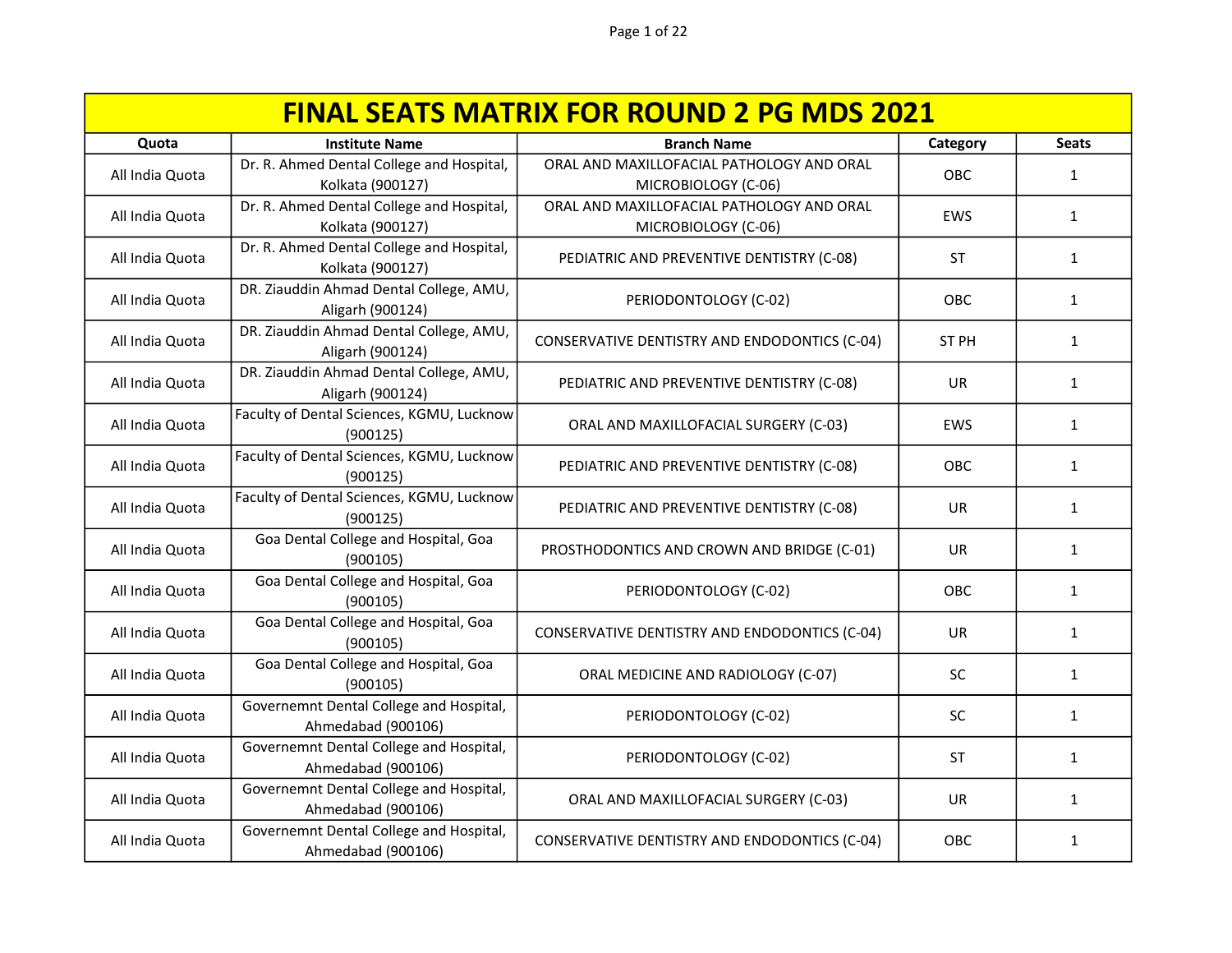| <b>FINAL SEATS MATRIX FOR ROUND 2 PG MDS 2021</b> |                                                                |                                                                  |            |              |
|---------------------------------------------------|----------------------------------------------------------------|------------------------------------------------------------------|------------|--------------|
| Quota                                             | <b>Institute Name</b>                                          | <b>Branch Name</b>                                               | Category   | <b>Seats</b> |
| All India Quota                                   | Governemnt Dental College and Hospital,<br>Ahmedabad (900106)  | ORTHODONTICS AND DENTOFACIAL ORTHOPEDICS (C-05)                  | <b>UR</b>  | $\mathbf{1}$ |
| All India Quota                                   | Governemnt Dental College and Hospital,<br>Ahmedabad (900106)  | ORAL AND MAXILLOFACIAL PATHOLOGY AND ORAL<br>MICROBIOLOGY (C-06) | UR PH      | $\mathbf{1}$ |
| All India Quota                                   | Governemnt Dental College and Hospital,<br>Ahmedabad (900106)  | ORAL MEDICINE AND RADIOLOGY (C-07)                               | OBC        | $\mathbf{1}$ |
| All India Quota                                   | Government College and Hospital, Amritsar<br>(900121)          | PROSTHODONTICS AND CROWN AND BRIDGE (C-01)                       | OBC        | $\mathbf{1}$ |
| All India Quota                                   | Government College and Hospital, Amritsar<br>(900121)          | ORAL AND MAXILLOFACIAL SURGERY (C-03)                            | <b>UR</b>  | 1            |
| All India Quota                                   | Government College and Hospital, Amritsar<br>(900121)          | PEDIATRIC AND PREVENTIVE DENTISTRY (C-08)                        | OBC PH     | $\mathbf{1}$ |
| All India Quota                                   | Government College of Dentistry, Indore<br>(900113)            | PROSTHODONTICS AND CROWN AND BRIDGE (C-01)                       | OBC PH     | $\mathbf{1}$ |
| All India Quota                                   | Government College of Dentistry, Indore<br>(900113)            | PERIODONTOLOGY (C-02)                                            | <b>ST</b>  | $\mathbf{1}$ |
| All India Quota                                   | Government College of Dentistry, Indore<br>(900113)            | ORAL AND MAXILLOFACIAL SURGERY (C-03)                            | OBC        | 1            |
| All India Quota                                   | Government College of Dentistry, Indore<br>(900113)            | CONSERVATIVE DENTISTRY AND ENDODONTICS (C-04)                    | OBC        | $\mathbf{1}$ |
| All India Quota                                   | Government College of Dentistry, Indore<br>(900113)            | ORTHODONTICS AND DENTOFACIAL ORTHOPEDICS (C-05)                  | UR         | $\mathbf{1}$ |
| All India Quota                                   | Government College of Dentistry, Indore<br>(900113)            | ORAL MEDICINE AND RADIOLOGY (C-07)                               | UR PH      | 1            |
| All India Quota                                   | Government College of Dentistry, Indore<br>(900113)            | PEDIATRIC AND PREVENTIVE DENTISTRY (C-08)                        | <b>UR</b>  | 1            |
| All India Quota                                   | Government College of Dentistry, Indore<br>(900113)            | PUBLIC HEALTH DENTISTRY (C-09)                                   | <b>UR</b>  | 1            |
| All India Quota                                   | Government Dental College and Hospital,<br>Aurangabad (900114) | PERIODONTOLOGY (C-02)                                            | <b>OBC</b> | $\mathbf{1}$ |
| All India Quota                                   | Government Dental College and Hospital,<br>Aurangabad (900114) | ORAL AND MAXILLOFACIAL SURGERY (C-03)                            | <b>UR</b>  | 1            |
| All India Quota                                   | Government Dental College and Hospital,<br>Aurangabad (900114) | ORAL AND MAXILLOFACIAL PATHOLOGY AND ORAL<br>MICROBIOLOGY (C-06) | UR         | 1            |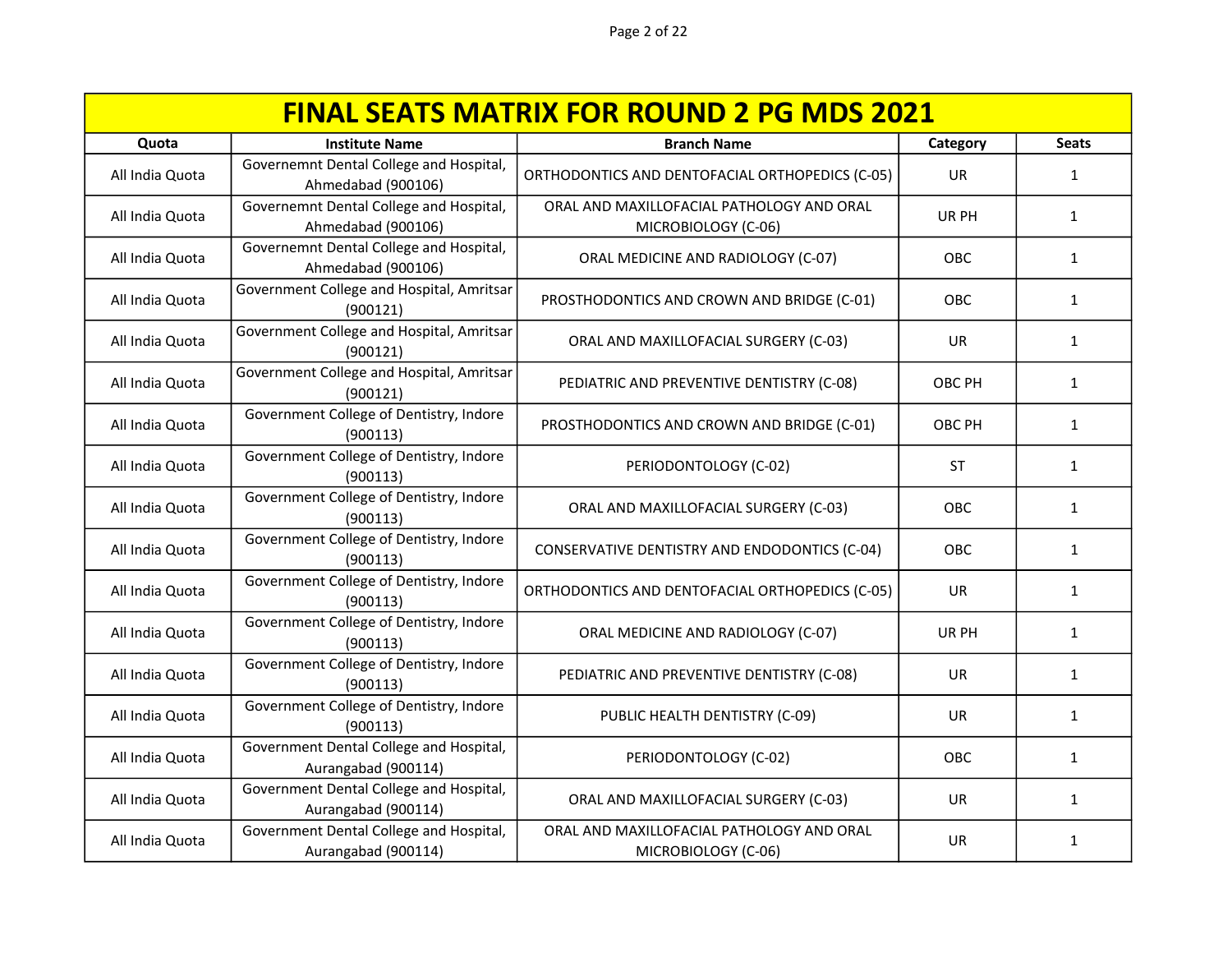| <b>FINAL SEATS MATRIX FOR ROUND 2 PG MDS 2021</b> |                                                                |                                                 |            |              |
|---------------------------------------------------|----------------------------------------------------------------|-------------------------------------------------|------------|--------------|
| Quota                                             | <b>Institute Name</b>                                          | <b>Branch Name</b>                              | Category   | <b>Seats</b> |
| All India Quota                                   | Government Dental College and Hospital,<br>Aurangabad (900114) | ORAL MEDICINE AND RADIOLOGY (C-07)              | OBC        | $\mathbf{1}$ |
| All India Quota                                   | Government Dental College and Hospital,<br>Aurangabad (900114) | ORAL MEDICINE AND RADIOLOGY (C-07)              | <b>UR</b>  | 1            |
| All India Quota                                   | Government Dental College and Hospital,<br>Mumbai (900115)     | CONSERVATIVE DENTISTRY AND ENDODONTICS (C-04)   | <b>EWS</b> | 1            |
| All India Quota                                   | Government Dental College and Hospital,<br>Mumbai (900115)     | ORTHODONTICS AND DENTOFACIAL ORTHOPEDICS (C-05) | EWS        | $\mathbf{1}$ |
| All India Quota                                   | Government Dental College and Hospital,<br>Mumbai (900115)     | PEDIATRIC AND PREVENTIVE DENTISTRY (C-08)       | OBC        | $\mathbf{1}$ |
| All India Quota                                   | Government Dental College and Hospital,<br>Nagpur (900116)     | PERIODONTOLOGY (C-02)                           | EWS        | $\mathbf{1}$ |
| All India Quota                                   | Government Dental College and Hospital,<br>Nagpur (900116)     | ORTHODONTICS AND DENTOFACIAL ORTHOPEDICS (C-05) | OBC        | $\mathbf{1}$ |
| All India Quota                                   | Government Dental College and Hospital,<br>Patiala (900120)    | PROSTHODONTICS AND CROWN AND BRIDGE (C-01)      | OBC        | $\mathbf{1}$ |
| All India Quota                                   | Government Dental College and Hospital,<br>Patiala (900120)    | PERIODONTOLOGY (C-02)                           | <b>UR</b>  | $\mathbf{1}$ |
| All India Quota                                   | Government Dental College and Hospital,<br>Patiala (900120)    | CONSERVATIVE DENTISTRY AND ENDODONTICS (C-04)   | OBC        | $\mathbf{1}$ |
| All India Quota                                   | Government Dental College and Hospital,<br>Patiala (900120)    | PEDIATRIC AND PREVENTIVE DENTISTRY (C-08)       | <b>UR</b>  | $\mathbf{1}$ |
| All India Quota                                   | Government Dental College and Hospital,<br>Shimla (900108)     | PROSTHODONTICS AND CROWN AND BRIDGE (C-01)      | OBC        | $\mathbf{1}$ |
| All India Quota                                   | Government Dental College and Hospital,<br>Shimla (900108)     | PERIODONTOLOGY (C-02)                           | <b>UR</b>  | 1            |
| All India Quota                                   | Government Dental College and Hospital,<br>Shimla (900108)     | ORAL MEDICINE AND RADIOLOGY (C-07)              | <b>ST</b>  | 1            |
| All India Quota                                   | Government Dental College and Hospital,<br>Shimla (900108)     | PEDIATRIC AND PREVENTIVE DENTISTRY (C-08)       | <b>EWS</b> | 1            |
| All India Quota                                   | Government Dental College and Hospital,<br>Shimla (900108)     | PEDIATRIC AND PREVENTIVE DENTISTRY (C-08)       | <b>UR</b>  | 1            |
| All India Quota                                   | Government Dental College and Hospital,<br>Shimla (900108)     | PUBLIC HEALTH DENTISTRY (C-09)                  | SC         | $\mathbf{1}$ |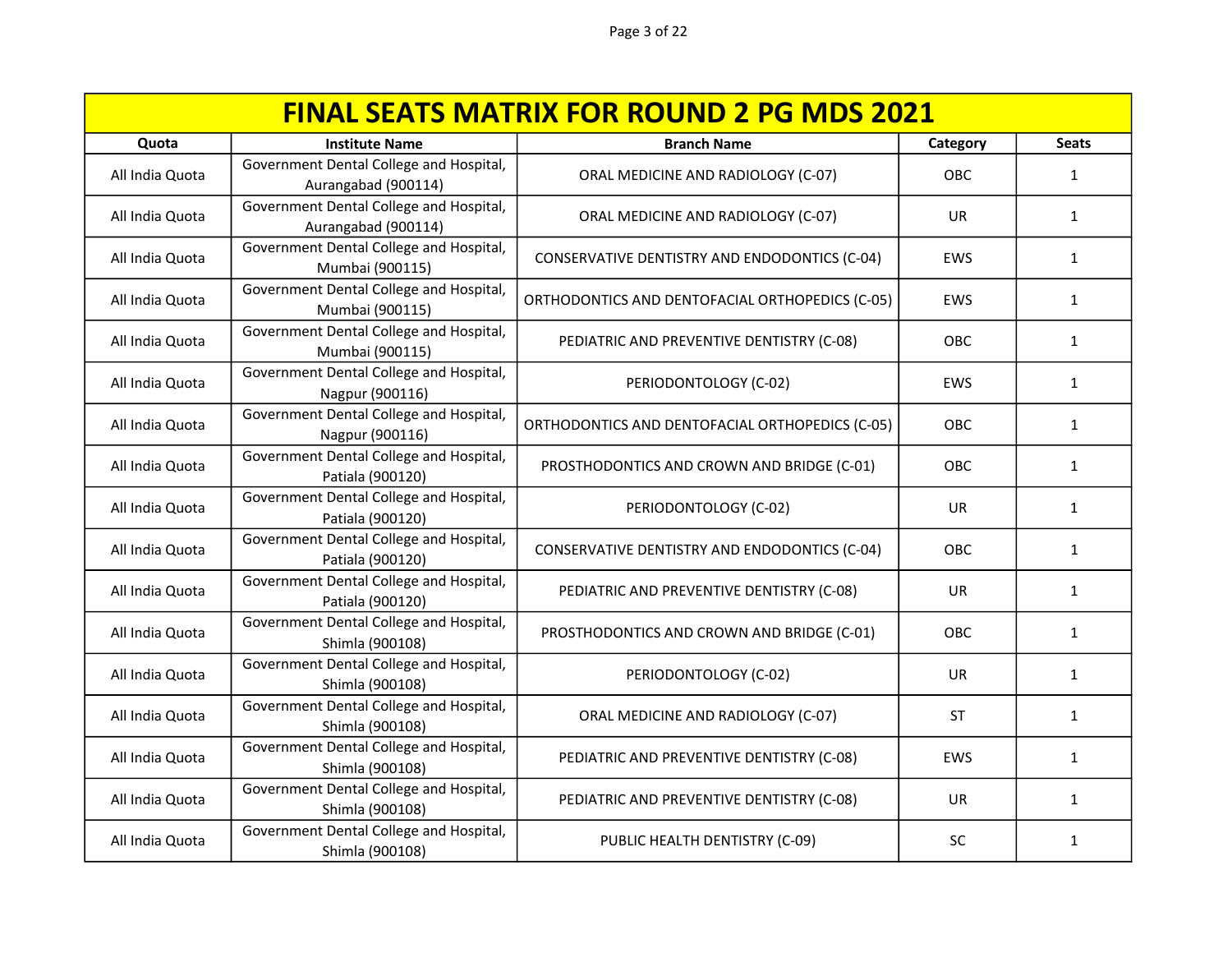| <b>FINAL SEATS MATRIX FOR ROUND 2 PG MDS 2021</b> |                                                                         |                                                                  |            |                |
|---------------------------------------------------|-------------------------------------------------------------------------|------------------------------------------------------------------|------------|----------------|
| Quota                                             | <b>Institute Name</b>                                                   | <b>Branch Name</b>                                               | Category   | <b>Seats</b>   |
| All India Quota                                   | Government Dental College and Hospital,<br>Vijayawada (900159)          | PERIODONTOLOGY (C-02)                                            | <b>UR</b>  | 2              |
| All India Quota                                   | Government Dental College and Hospital,<br>Vijayawada (900159)          | ORAL AND MAXILLOFACIAL SURGERY (C-03)                            | OBC        | $\mathbf{1}$   |
| All India Quota                                   | Government Dental College and Hospital,<br>Vijayawada (900159)          | ORAL AND MAXILLOFACIAL SURGERY (C-03)                            | UR         | 1              |
| All India Quota                                   | Government Dental College and Hospital,<br>Vijayawada (900159)          | CONSERVATIVE DENTISTRY AND ENDODONTICS (C-04)                    | UR.        | $\overline{2}$ |
| All India Quota                                   | Government Dental College and Research<br>Institute, Bangalore (900109) | ORAL AND MAXILLOFACIAL SURGERY (C-03)                            | <b>UR</b>  | 1              |
| All India Quota                                   | Government Dental College and Research<br>Institute, Bangalore (900109) | CONSERVATIVE DENTISTRY AND ENDODONTICS (C-04)                    | <b>UR</b>  | 1              |
| All India Quota                                   | Government Dental College and Research<br>Institute, Bangalore (900109) | ORAL AND MAXILLOFACIAL PATHOLOGY AND ORAL<br>MICROBIOLOGY (C-06) | <b>OBC</b> | $\mathbf{1}$   |
| All India Quota                                   | Government Dental College and Research<br>Institute, Bangalore (900109) | ORAL MEDICINE AND RADIOLOGY (C-07)                               | OBC        | $\mathbf{1}$   |
| All India Quota                                   | Government Dental College and Research<br>Institute, Bangalore (900109) | ORAL MEDICINE AND RADIOLOGY (C-07)                               | UR PH      | 1              |
| All India Quota                                   | Government Dental College and Research<br>Institute, Bangalore (900109) | PUBLIC HEALTH DENTISTRY (C-09)                                   | OBC        | 1              |
| All India Quota                                   | Government Dental College Hospital,<br>Hyderabad (900164)               | PERIODONTOLOGY (C-02)                                            | UR.        | 2              |
| All India Quota                                   | Government Dental College Hospital,<br>Hyderabad (900164)               | ORAL AND MAXILLOFACIAL SURGERY (C-03)                            | <b>ST</b>  | 1              |
| All India Quota                                   | Government Dental College Hospital,<br>Hyderabad (900164)               | CONSERVATIVE DENTISTRY AND ENDODONTICS (C-04)                    | OBC        | 1              |
| All India Quota                                   | Government Dental College Hospital,<br>Hyderabad (900164)               | ORAL MEDICINE AND RADIOLOGY (C-07)                               | OBC PH     | 1              |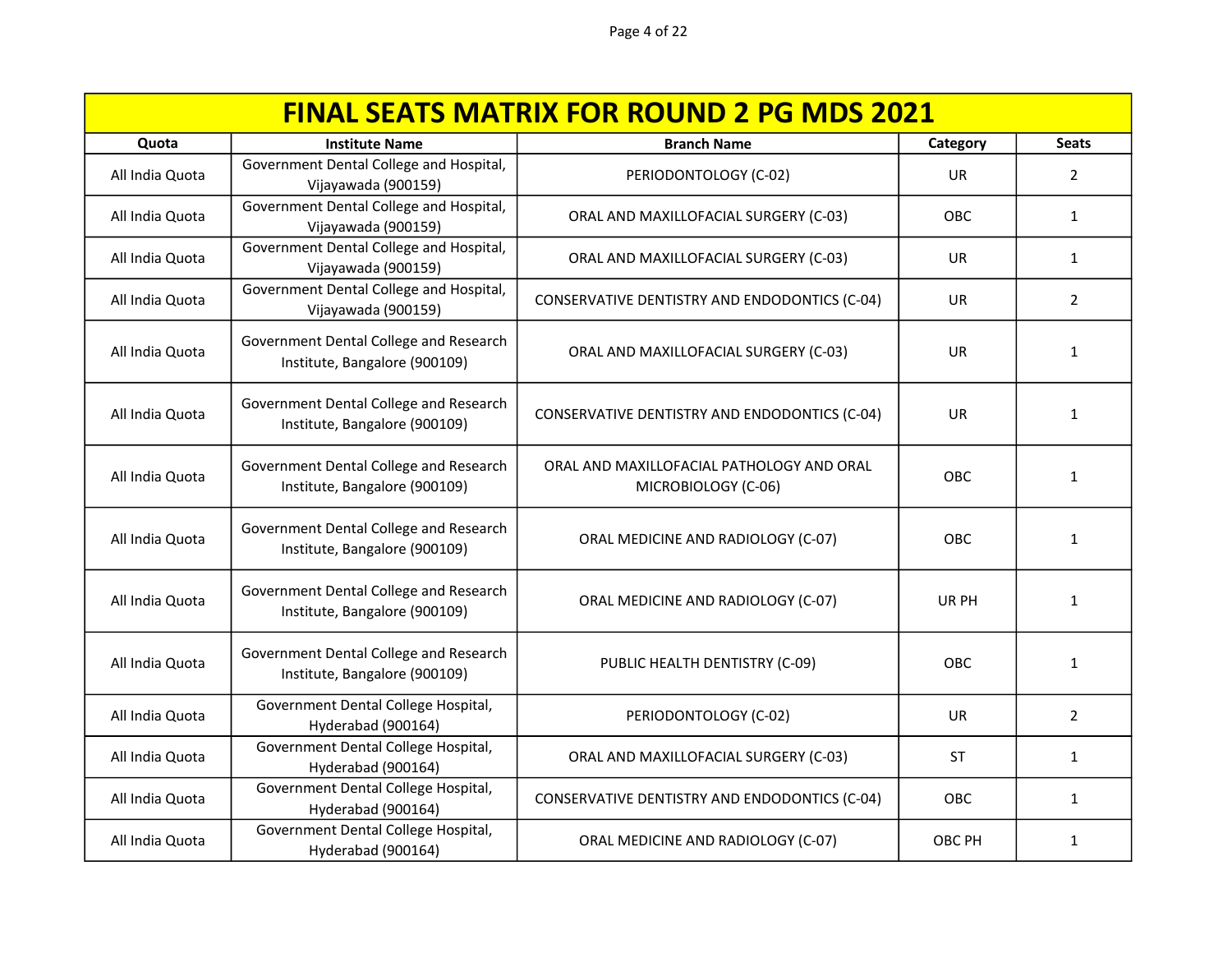| <b>FINAL SEATS MATRIX FOR ROUND 2 PG MDS 2021</b> |                                                               |                                                                  |                  |                |
|---------------------------------------------------|---------------------------------------------------------------|------------------------------------------------------------------|------------------|----------------|
| Quota                                             | <b>Institute Name</b>                                         | <b>Branch Name</b>                                               | Category         | <b>Seats</b>   |
| All India Quota                                   | Government Dental College Hospital,<br>Hyderabad (900164)     | PUBLIC HEALTH DENTISTRY (C-09)                                   | OBC              | $\mathbf{1}$   |
| All India Quota                                   | Government Dental College Hospital,<br>Hyderabad (900164)     | PUBLIC HEALTH DENTISTRY (C-09)                                   | SC PH            | $\mathbf{1}$   |
| All India Quota                                   | Government Dental College, Chennai<br>(900123)                | ORTHODONTICS AND DENTOFACIAL ORTHOPEDICS (C-05)                  | UR               | $\mathbf{1}$   |
| All India Quota                                   | Government Dental College, Chennai<br>(900123)                | ORAL AND MAXILLOFACIAL PATHOLOGY AND ORAL<br>MICROBIOLOGY (C-06) | OBC              | $\mathbf{1}$   |
| All India Quota                                   | Government Dental College, Chennai<br>(900123)                | ORAL MEDICINE AND RADIOLOGY (C-07)                               | SC               | 1              |
| All India Quota                                   | Government Dental College, Chennai<br>(900123)                | PUBLIC HEALTH DENTISTRY (C-09)                                   | <b>UR</b>        | $\mathbf{1}$   |
| All India Quota                                   | Government Dental College, Kottayam<br>(900110)               | PERIODONTOLOGY (C-02)                                            | <b>UR</b>        | $\mathbf{1}$   |
| All India Quota                                   | Government Dental College, Kottayam<br>(900110)               | ORAL AND MAXILLOFACIAL SURGERY (C-03)                            | UR.              | $\overline{2}$ |
| All India Quota                                   | Government Dental College, Kottayam<br>(900110)               | CONSERVATIVE DENTISTRY AND ENDODONTICS (C-04)                    | UR.              | 1              |
| All India Quota                                   | Government Dental College, Kottayam<br>(900110)               | ORTHODONTICS AND DENTOFACIAL ORTHOPEDICS (C-05)                  | SC               | $\mathbf{1}$   |
| All India Quota                                   | Government Dental College, Kozhikode<br>(900111)              | ORAL AND MAXILLOFACIAL SURGERY (C-03)                            | <b>UR</b>        | $\mathbf{1}$   |
| All India Quota                                   | Government Dental College, Kozhikode<br>(900111)              | ORAL MEDICINE AND RADIOLOGY (C-07)                               | OBC              | 1              |
| All India Quota                                   | Government Dental College,<br>Thiruvananthapuram (900112)     | PROSTHODONTICS AND CROWN AND BRIDGE (C-01)                       | SC <sub>PH</sub> | $\mathbf{1}$   |
| All India Quota                                   | Government Dental College,<br>Thiruvananthapuram (900112)     | ORAL AND MAXILLOFACIAL SURGERY (C-03)                            | <b>UR</b>        | $\overline{2}$ |
| All India Quota                                   | Government Dental College,<br>Thiruvananthapuram (900112)     | ORAL AND MAXILLOFACIAL PATHOLOGY AND ORAL<br>MICROBIOLOGY (C-06) | <b>SC</b>        | $\mathbf{1}$   |
| All India Quota                                   | Government Dental College,<br>Thiruvananthapuram (900112)     | PEDIATRIC AND PREVENTIVE DENTISTRY (C-08)                        | <b>UR</b>        | 1              |
| All India Quota                                   | Government of Dental College and Hospital,<br>Jaipur (900122) | ORAL AND MAXILLOFACIAL SURGERY (C-03)                            | OBC              | 1              |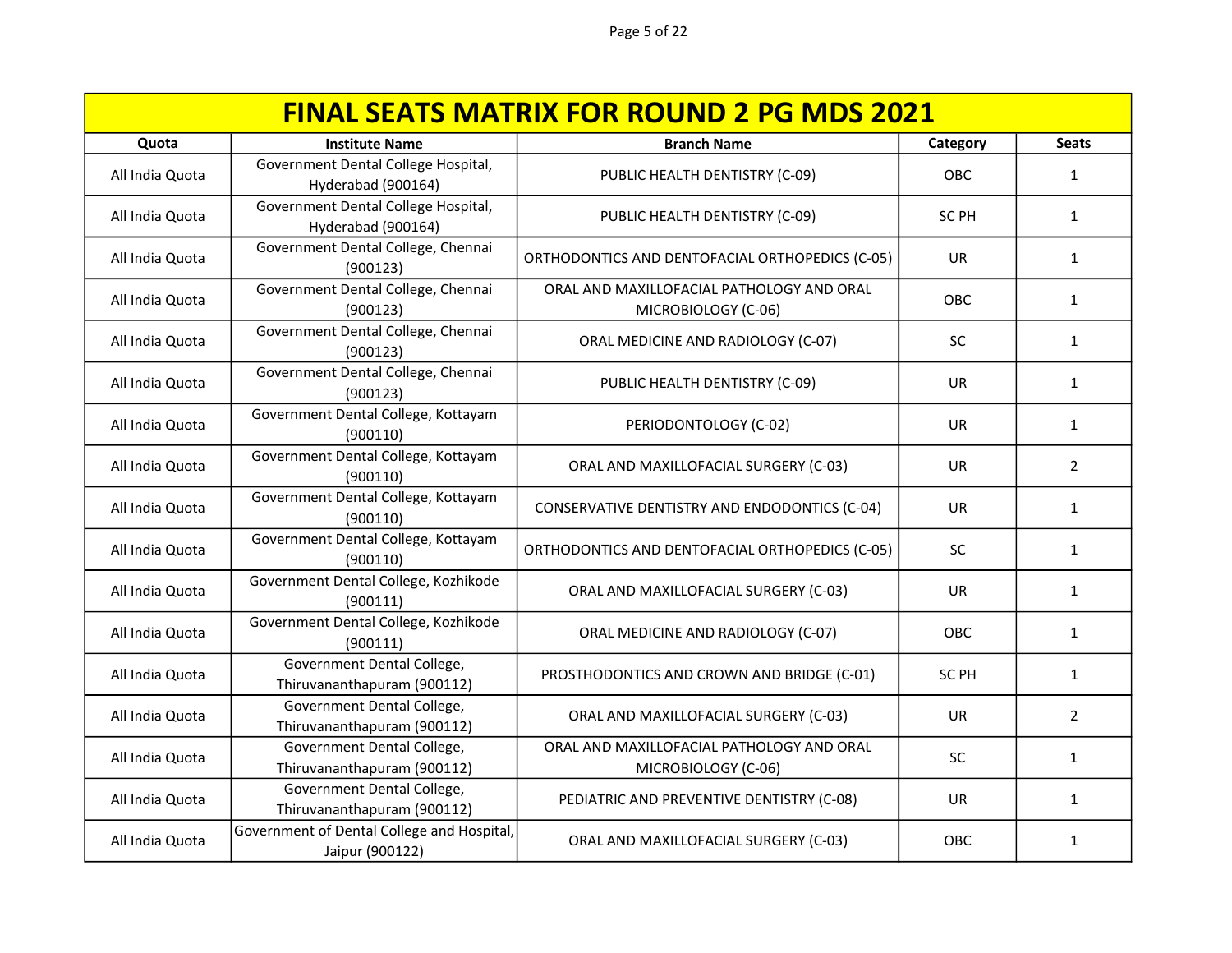| <b>FINAL SEATS MATRIX FOR ROUND 2 PG MDS 2021</b> |                                                                        |                                                 |               |              |
|---------------------------------------------------|------------------------------------------------------------------------|-------------------------------------------------|---------------|--------------|
| Quota                                             | <b>Institute Name</b>                                                  | <b>Branch Name</b>                              | Category      | <b>Seats</b> |
| All India Quota                                   | Government of Dental College and Hospital,<br>Jaipur (900122)          | ORAL AND MAXILLOFACIAL SURGERY (C-03)           | <b>EWS</b>    | $\mathbf{1}$ |
| All India Quota                                   | Govt dental College Raipur Chhattisgarh<br>(900172)                    | ORAL MEDICINE AND RADIOLOGY (C-07)              | OBC           | $\mathbf{1}$ |
| All India Quota                                   | Institute of Medical Science, BHU, Varanasi<br>(900162)                | ORAL MEDICINE AND RADIOLOGY (C-07)              | SC            | $\mathbf{1}$ |
| All India Quota                                   | Institute of Medical Science, BHU, Varanasi<br>(900162)                | ORAL AND MAXILLOFACIAL SURGERY (C-03)           | UR            | 1            |
| All India Quota                                   | Institute of Medical Science, BHU, Varanasi<br>(900162)                | CONSERVATIVE DENTISTRY AND ENDODONTICS (C-04)   | <b>OBC</b>    | 1            |
| All India Quota                                   | Institute of Medical Science, BHU, Varanasi<br>(900162)                | ORTHODONTICS AND DENTOFACIAL ORTHOPEDICS (C-05) | OBC           | $\mathbf{1}$ |
| All India Quota                                   | Institute of Medical Science, BHU, Varanasi<br>(900162)                | ORTHODONTICS AND DENTOFACIAL ORTHOPEDICS (C-05) | <b>EWS</b>    | $\mathbf{1}$ |
| All India Quota                                   | Mahatma Gandhi PG Institute of Dental<br>Sciences, Puducherry (900119) | PERIODONTOLOGY (C-02)                           | <b>SC</b>     | 1            |
| All India Quota                                   | Mahatma Gandhi PG Institute of Dental<br>Sciences, Puducherry (900119) | CONSERVATIVE DENTISTRY AND ENDODONTICS (C-04)   | <b>EWS</b>    | 1            |
| All India Quota                                   | Maulana Azad Institute and Dental Science,<br>New Delhi (900103)       | PEDIATRIC AND PREVENTIVE DENTISTRY (C-08)       | OBC           | $\mathbf{1}$ |
| All India Quota                                   | Maulana Azad Institute and Dental Science,<br>New Delhi (900103)       | PUBLIC HEALTH DENTISTRY (C-09)                  | OBC           | 1            |
| All India Quota                                   | Nair Dental College and Hospital, Mumbai<br>(900117)                   | PROSTHODONTICS AND CROWN AND BRIDGE (C-01)      | <b>EWS PH</b> | 1            |
| All India Quota                                   | Nair Dental College and Hospital, Mumbai<br>(900117)                   | PERIODONTOLOGY (C-02)                           | UR            | 1            |
| All India Quota                                   | Nair Dental College and Hospital, Mumbai<br>(900117)                   | PERIODONTOLOGY (C-02)                           | <b>SC</b>     | 1            |
| All India Quota                                   | Nair Dental College and Hospital, Mumbai<br>(900117)                   | ORAL MEDICINE AND RADIOLOGY (C-07)              | <b>EWS</b>    | 1            |
| All India Quota                                   | Nair Dental College and Hospital, Mumbai<br>(900117)                   | PEDIATRIC AND PREVENTIVE DENTISTRY (C-08)       | OBC           | $\mathbf{1}$ |
| All India Quota                                   | Nair Dental College and Hospital, Mumbai<br>(900117)                   | PEDIATRIC AND PREVENTIVE DENTISTRY (C-08)       | UR PH         | 1            |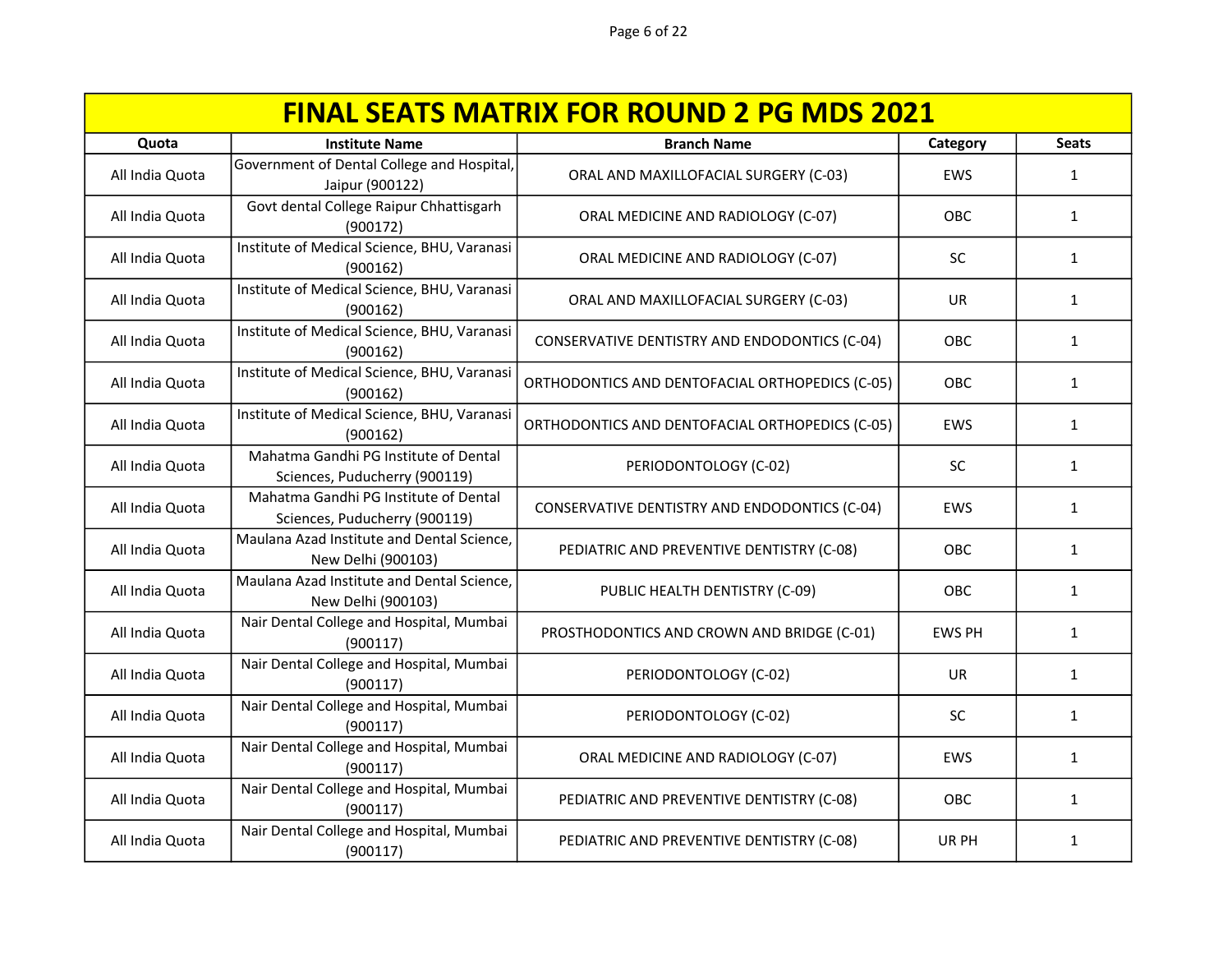| <b>FINAL SEATS MATRIX FOR ROUND 2 PG MDS 2021</b> |                                                                  |                                                 |            |              |
|---------------------------------------------------|------------------------------------------------------------------|-------------------------------------------------|------------|--------------|
| Quota                                             | <b>Institute Name</b>                                            | <b>Branch Name</b>                              | Category   | <b>Seats</b> |
| All India Quota                                   | Post Graduate Institute of Dental Sciences,<br>Rohtak (900107)   | PERIODONTOLOGY (C-02)                           | <b>UR</b>  | 1            |
| All India Quota                                   | Post Graduate Institute of Dental Sciences,<br>Rohtak (900107)   | ORAL AND MAXILLOFACIAL SURGERY (C-03)           | OBC        | $\mathbf{1}$ |
| All India Quota                                   | Post Graduate Institute of Dental Sciences,<br>Rohtak (900107)   | PEDIATRIC AND PREVENTIVE DENTISTRY (C-08)       | OBC        | $\mathbf{1}$ |
| All India Quota                                   | Post Graduate Institute of Dental Sciences,<br>Rohtak (900107)   | PUBLIC HEALTH DENTISTRY (C-09)                  | OBC        | $\mathbf{1}$ |
| All India Quota                                   | Rajah Muthiah Dental College and Hos<br>(900170)                 | PROSTHODONTICS AND CROWN AND BRIDGE (C-01)      | EWS        | $\mathbf{1}$ |
| All India Quota                                   | Rajah Muthiah Dental College and Hos<br>(900170)                 | PROSTHODONTICS AND CROWN AND BRIDGE (C-01)      | UR PH      | $\mathbf{1}$ |
| All India Quota                                   | Rajah Muthiah Dental College and Hos<br>(900170)                 | PERIODONTOLOGY (C-02)                           | <b>UR</b>  | 1            |
| All India Quota                                   | Rajah Muthiah Dental College and Hos<br>(900170)                 | CONSERVATIVE DENTISTRY AND ENDODONTICS (C-04)   | UR         | $\mathbf{1}$ |
| All India Quota                                   | Rajah Muthiah Dental College and Hos<br>(900170)                 | ORTHODONTICS AND DENTOFACIAL ORTHOPEDICS (C-05) | <b>EWS</b> | 1            |
| All India Quota                                   | Rajah Muthiah Dental College and Hos<br>(900170)                 | ORTHODONTICS AND DENTOFACIAL ORTHOPEDICS (C-05) | <b>SC</b>  | $\mathbf{1}$ |
| All India Quota                                   | RIMS, Government Dental College and<br>Hospital, Kadapa (900160) | PERIODONTOLOGY (C-02)                           | <b>UR</b>  | $\mathbf{1}$ |
| All India Quota                                   | RIMS, Government Dental College and<br>Hospital, Kadapa (900160) | ORAL MEDICINE AND RADIOLOGY (C-07)              | EWS        | $\mathbf{1}$ |
| All India Quota                                   | S.C.B Dental College and Hospital, Cuttack<br>(900118)           | ORAL AND MAXILLOFACIAL SURGERY (C-03)           | OBC        | $\mathbf{1}$ |
| All India Quota                                   | S.C.B Dental College and Hospital, Cuttack<br>(900118)           | CONSERVATIVE DENTISTRY AND ENDODONTICS (C-04)   | OBC        | 1            |
| All India Quota                                   | S.C.B Dental College and Hospital, Cuttack<br>(900118)           | ORTHODONTICS AND DENTOFACIAL ORTHOPEDICS (C-05) | <b>UR</b>  | 1            |
| All India Quota                                   | S.C.B Dental College and Hospital, Cuttack<br>(900118)           | PUBLIC HEALTH DENTISTRY (C-09)                  | <b>UR</b>  | 1            |
| Internal Quota                                    | Maulana Azad Institute and Dental Science,<br>New Delhi (900103) | ORTHODONTICS AND DENTOFACIAL ORTHOPEDICS (C-05) | UR PH      | 1            |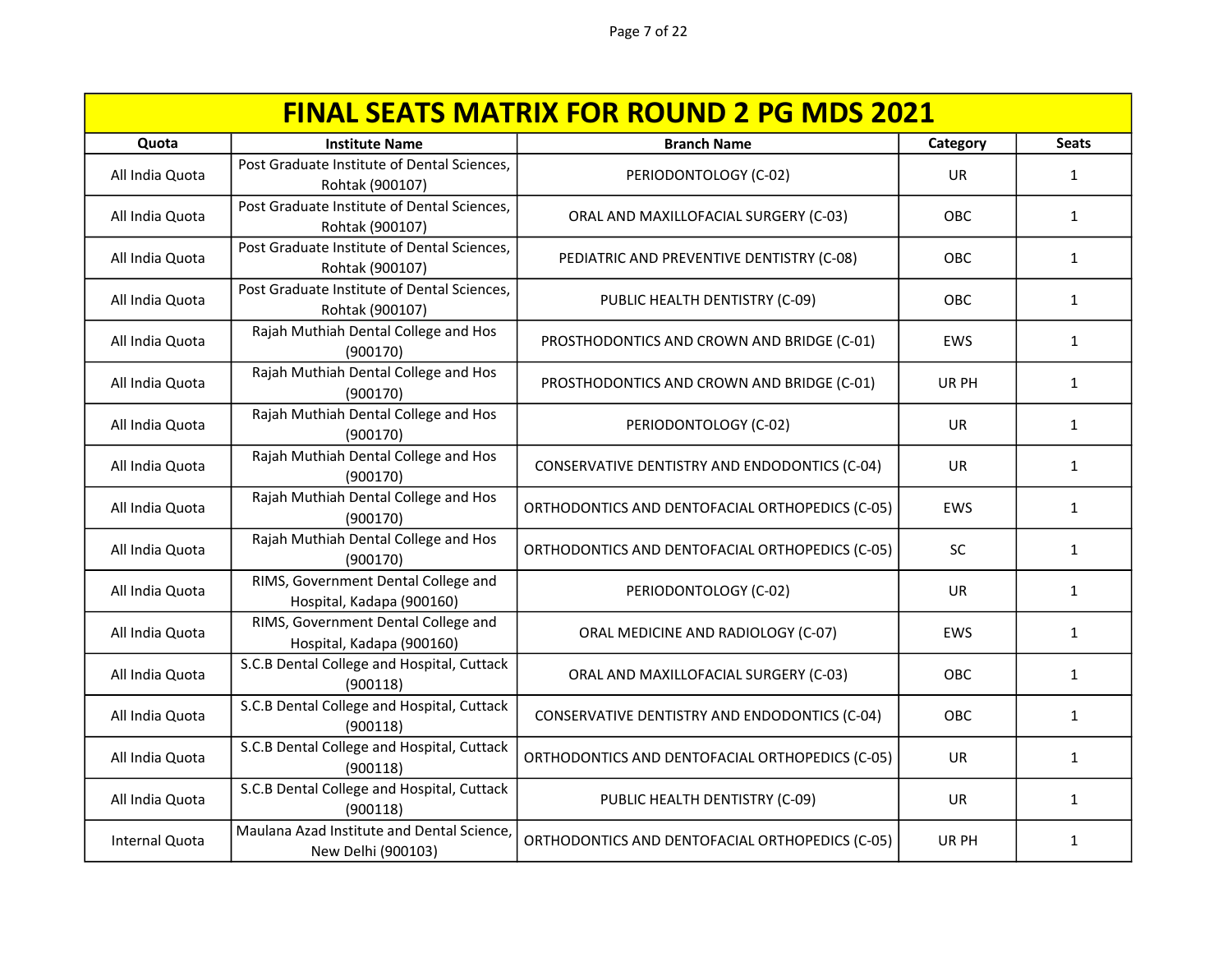| <b>FINAL SEATS MATRIX FOR ROUND 2 PG MDS 2021</b> |                                                                     |                                                                  |           |                |  |
|---------------------------------------------------|---------------------------------------------------------------------|------------------------------------------------------------------|-----------|----------------|--|
| Quota                                             | <b>Institute Name</b>                                               | <b>Branch Name</b>                                               | Category  | <b>Seats</b>   |  |
| Internal Quota                                    | Maulana Azad Institute and Dental Science,<br>New Delhi (900103)    | ORAL AND MAXILLOFACIAL PATHOLOGY AND ORAL<br>MICROBIOLOGY (C-06) | OBC       | $\mathbf{1}$   |  |
| Internal Quota                                    | Maulana Azad Institute and Dental Science,<br>New Delhi (900103)    | PUBLIC HEALTH DENTISTRY (C-09)                                   | OBC       | $\mathbf{1}$   |  |
| Internal Quota                                    | Institute of Medical Science, BHU, Varanasi<br>(900162)             | ORAL AND MAXILLOFACIAL PATHOLOGY AND ORAL<br>MICROBIOLOGY (C-06) | <b>UR</b> | $\mathbf{1}$   |  |
| Internal Quota                                    | Institute of Medical Science, BHU, Varanasi<br>(900162)             | PUBLIC HEALTH DENTISTRY (C-09)                                   | OBC       | 1              |  |
| Jain Minority Quota                               | K M Shah Dental College, SumanDeep<br>Vidyapeeth, Vadodara (900128) | PERIODONTOLOGY (C-02)                                            | <b>UR</b> | 1              |  |
| Jain Minority Quota                               | K M Shah Dental College, SumanDeep<br>Vidyapeeth, Vadodara (900128) | ORAL AND MAXILLOFACIAL SURGERY (C-03)                            | <b>UR</b> | $\mathbf{1}$   |  |
| Jain Minority Quota                               | K M Shah Dental College, SumanDeep<br>Vidyapeeth, Vadodara (900128) | ORAL AND MAXILLOFACIAL PATHOLOGY AND ORAL<br>MICROBIOLOGY (C-06) | <b>UR</b> | 4              |  |
| Jain Minority Quota                               | K M Shah Dental College, SumanDeep<br>Vidyapeeth, Vadodara (900128) | ORAL MEDICINE AND RADIOLOGY (C-07)                               | <b>UR</b> | $\overline{2}$ |  |
| Jain Minority Quota                               | K M Shah Dental College, SumanDeep<br>Vidyapeeth, Vadodara (900128) | PUBLIC HEALTH DENTISTRY (C-09)                                   | UR        | $\overline{2}$ |  |
| Management/Paid<br>Seats Quota                    | AB Shetty Memorial Inst. of Dental Sce.,<br>Mangaluru (900133)      | PROSTHODONTICS AND CROWN AND BRIDGE (C-01)                       | <b>UR</b> | 3              |  |
| Management/Paid<br>Seats Quota                    | AB Shetty Memorial Inst. of Dental Sce.,<br>Mangaluru (900133)      | PERIODONTOLOGY (C-02)                                            | <b>UR</b> | 4              |  |
| Management/Paid<br>Seats Quota                    | AB Shetty Memorial Inst. of Dental Sce.,<br>Mangaluru (900133)      | ORAL AND MAXILLOFACIAL SURGERY (C-03)                            | <b>UR</b> | $\mathbf{1}$   |  |
| Management/Paid<br>Seats Quota                    | AB Shetty Memorial Inst. of Dental Sce.,<br>Mangaluru (900133)      | ORTHODONTICS AND DENTOFACIAL ORTHOPEDICS (C-05)                  | <b>UR</b> | $\mathbf{1}$   |  |
| Management/Paid<br>Seats Quota                    | AB Shetty Memorial Inst. of Dental Sce.,<br>Mangaluru (900133)      | ORAL MEDICINE AND RADIOLOGY (C-07)                               | UR        | $\mathbf{1}$   |  |
| Management/Paid<br>Seats Quota                    | AB Shetty Memorial Inst. of Dental Sce.,<br>Mangaluru (900133)      | PEDIATRIC AND PREVENTIVE DENTISTRY (C-08)                        | UR        | $\overline{2}$ |  |
| Management/Paid<br>Seats Quota                    | Amrita School of Dentistry, Kochi (900137)                          | PROSTHODONTICS AND CROWN AND BRIDGE (C-01)                       | UR        | 3              |  |
| Management/Paid<br>Seats Quota                    | Amrita School of Dentistry, Kochi (900137)                          | PERIODONTOLOGY (C-02)                                            | <b>UR</b> | 1              |  |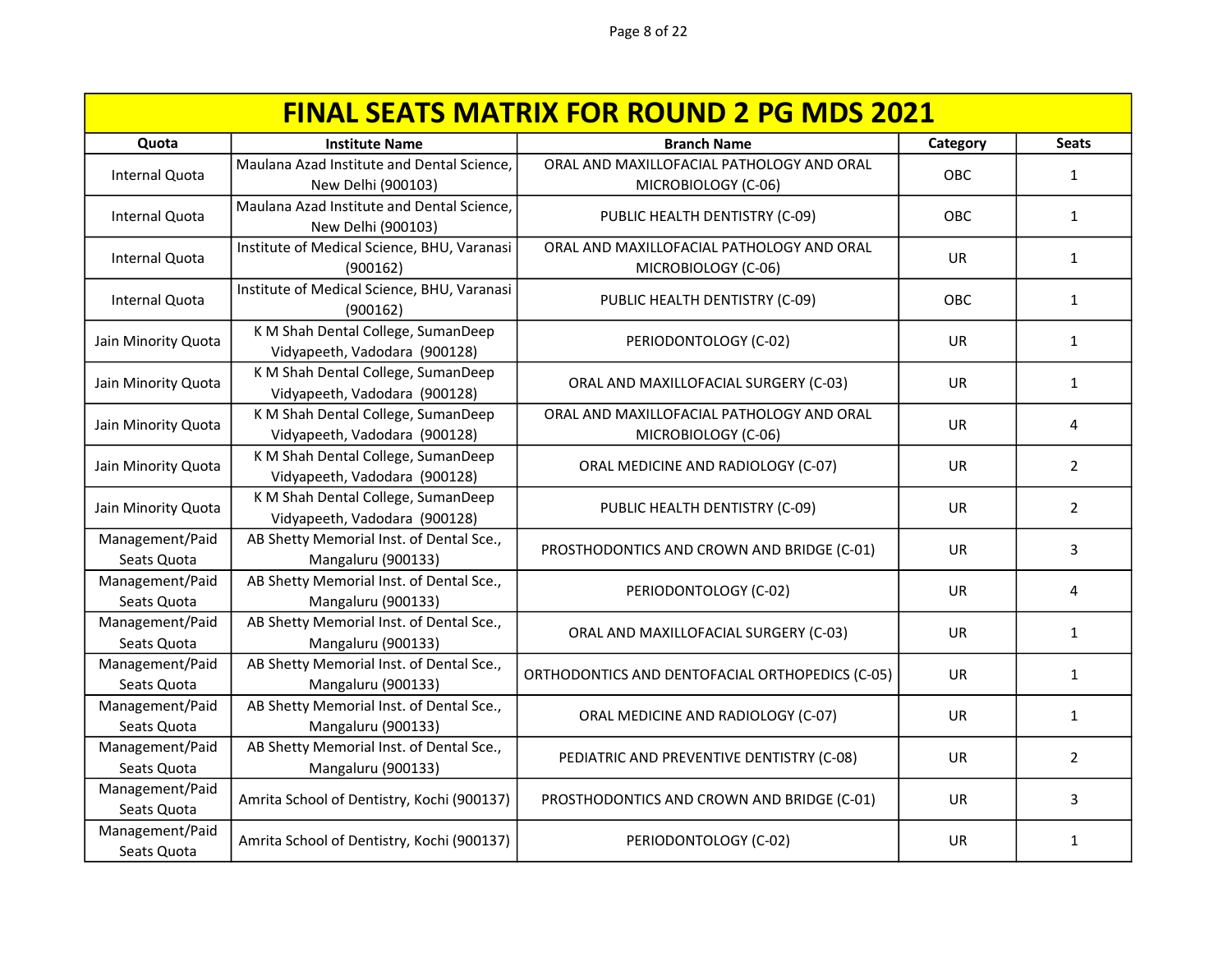| <b>FINAL SEATS MATRIX FOR ROUND 2 PG MDS 2021</b> |                                                                   |                                                                  |           |                |
|---------------------------------------------------|-------------------------------------------------------------------|------------------------------------------------------------------|-----------|----------------|
| Quota                                             | <b>Institute Name</b>                                             | <b>Branch Name</b>                                               | Category  | <b>Seats</b>   |
| Management/Paid<br>Seats Quota                    | Amrita School of Dentistry, Kochi (900137)                        | ORAL AND MAXILLOFACIAL SURGERY (C-03)                            | <b>UR</b> | $\mathbf{1}$   |
| Management/Paid<br>Seats Quota                    | Amrita School of Dentistry, Kochi (900137)                        | ORTHODONTICS AND DENTOFACIAL ORTHOPEDICS (C-05)                  | UR        | $\overline{2}$ |
| Management/Paid<br>Seats Quota                    | Amrita School of Dentistry, Kochi (900137)                        | ORAL AND MAXILLOFACIAL PATHOLOGY AND ORAL<br>MICROBIOLOGY (C-06) | <b>UR</b> | 1              |
| Management/Paid<br>Seats Quota                    | Amrita School of Dentistry, Kochi (900137)                        | PEDIATRIC AND PREVENTIVE DENTISTRY (C-08)                        | UR        | $\overline{2}$ |
| Management/Paid<br>Seats Quota                    | Amrita School of Dentistry, Kochi (900137)                        | PUBLIC HEALTH DENTISTRY (C-09)                                   | UR        | $\mathbf{1}$   |
| Management/Paid<br>Seats Quota                    | Bharati Vidyapeeth DU Dental College and<br>Hospt., Pune (900140) | PROSTHODONTICS AND CROWN AND BRIDGE (C-01)                       | <b>UR</b> | 1              |
| Management/Paid<br>Seats Quota                    | Bharati Vidyapeeth DU Dental College and<br>Hospt., Pune (900140) | PERIODONTOLOGY (C-02)                                            | UR.       | 1              |
| Management/Paid<br>Seats Quota                    | Bharati Vidyapeeth DU Dental College and<br>Hospt., Pune (900140) | CONSERVATIVE DENTISTRY AND ENDODONTICS (C-04)                    | <b>UR</b> | $\overline{2}$ |
| Management/Paid<br>Seats Quota                    | Bharati Vidyapeeth DU Dental College and<br>Hospt., Pune (900140) | ORTHODONTICS AND DENTOFACIAL ORTHOPEDICS (C-05)                  | <b>UR</b> | $\overline{2}$ |
| Management/Paid<br>Seats Quota                    | Bharati Vidyapeeth DU Dental College and<br>Hospt., Pune (900140) | ORAL AND MAXILLOFACIAL PATHOLOGY AND ORAL<br>MICROBIOLOGY (C-06) | UR        | 3              |
| Management/Paid<br>Seats Quota                    | Bharati Vidyapeeth DU Dental College and<br>Hospt., Pune (900140) | PEDIATRIC AND PREVENTIVE DENTISTRY (C-08)                        | <b>UR</b> | 1              |
| Management/Paid<br>Seats Quota                    | <b>BVDU Dental College and Hospital, Navi</b><br>Mumbai (900138)  | PERIODONTOLOGY (C-02)                                            | <b>UR</b> | 3              |
| Management/Paid<br>Seats Quota                    | <b>BVDU Dental College and Hospital, Navi</b><br>Mumbai (900138)  | ORTHODONTICS AND DENTOFACIAL ORTHOPEDICS (C-05)                  | <b>UR</b> | $\mathbf{1}$   |
| Management/Paid<br>Seats Quota                    | <b>BVDU Dental College and Hospital, Sangli</b><br>(900139)       | PROSTHODONTICS AND CROWN AND BRIDGE (C-01)                       | <b>UR</b> | 1              |
| Management/Paid<br>Seats Quota                    | <b>BVDU Dental College and Hospital, Sangli</b><br>(900139)       | PERIODONTOLOGY (C-02)                                            | <b>UR</b> | $\mathbf{1}$   |
| Management/Paid<br>Seats Quota                    | <b>BVDU Dental College and Hospital, Sangli</b><br>(900139)       | ORAL AND MAXILLOFACIAL SURGERY (C-03)                            | <b>UR</b> | 1              |
| Management/Paid<br>Seats Quota                    | <b>BVDU Dental College and Hospital, Sangli</b><br>(900139)       | PEDIATRIC AND PREVENTIVE DENTISTRY (C-08)                        | UR        | $\overline{2}$ |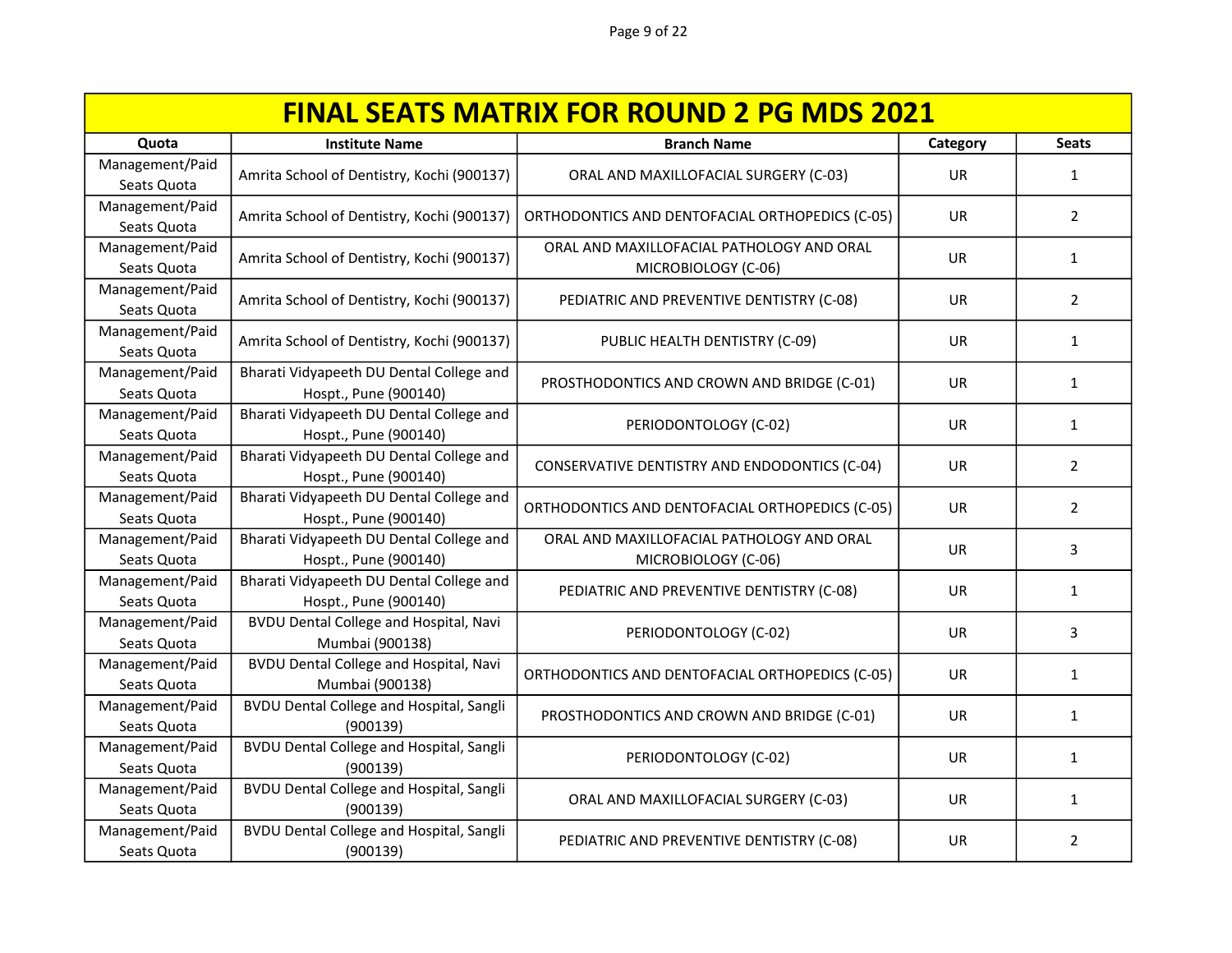| <b>FINAL SEATS MATRIX FOR ROUND 2 PG MDS 2021</b> |                                            |                                                 |           |                |
|---------------------------------------------------|--------------------------------------------|-------------------------------------------------|-----------|----------------|
| Quota                                             | <b>Institute Name</b>                      | <b>Branch Name</b>                              | Category  | <b>Seats</b>   |
| Management/Paid                                   | Dr. DY Patil Dental College and Hosp. Navi | PERIODONTOLOGY (C-02)                           | <b>UR</b> | 3              |
| Seats Quota                                       | Mumbai (900142)                            |                                                 |           |                |
| Management/Paid                                   | Dr. DY Patil Dental College and Hosp. Navi | ORAL AND MAXILLOFACIAL SURGERY (C-03)           | UR.       | $\mathbf{1}$   |
| Seats Quota                                       | Mumbai (900142)                            |                                                 |           |                |
| Management/Paid                                   | Dr. DY Patil Dental College and Hosp. Navi | CONSERVATIVE DENTISTRY AND ENDODONTICS (C-04)   | <b>UR</b> | $\mathbf{1}$   |
| Seats Quota                                       | Mumbai (900142)                            |                                                 |           |                |
| Management/Paid                                   | Dr. DY Patil Dental College and Hosp. Navi | ORTHODONTICS AND DENTOFACIAL ORTHOPEDICS (C-05) | UR        | $\mathbf{1}$   |
| Seats Quota                                       | Mumbai (900142)                            |                                                 |           |                |
| Management/Paid                                   | Dr. DY Patil Dental College and Hosp. Navi | ORAL AND MAXILLOFACIAL PATHOLOGY AND ORAL       | UR        | 6              |
| Seats Quota                                       | Mumbai (900142)                            | MICROBIOLOGY (C-06)                             |           |                |
| Management/Paid                                   | Dr. DY Patil Dental College and Hosp. Navi | ORAL MEDICINE AND RADIOLOGY (C-07)              | UR        | $\overline{2}$ |
| Seats Quota                                       | Mumbai (900142)                            |                                                 |           |                |
| Management/Paid                                   | Dr. DY Patil Dental College and Hosp. Navi | PEDIATRIC AND PREVENTIVE DENTISTRY (C-08)       | <b>UR</b> | $\overline{2}$ |
| Seats Quota                                       | Mumbai (900142)                            |                                                 |           |                |
| Management/Paid                                   | Dr. DY Patil Dental College and Hosp. Pune | PROSTHODONTICS AND CROWN AND BRIDGE (C-01)      | UR.       | $\mathbf{1}$   |
| Seats Quota                                       | (900141)                                   |                                                 |           |                |
| Management/Paid                                   | Dr. DY Patil Dental College and Hosp. Pune | PERIODONTOLOGY (C-02)                           | <b>UR</b> | $\mathbf{1}$   |
| Seats Quota                                       | (900141)                                   |                                                 |           |                |
| Management/Paid                                   | Dr. DY Patil Dental College and Hosp. Pune | CONSERVATIVE DENTISTRY AND ENDODONTICS (C-04)   | <b>UR</b> | $\overline{2}$ |
| Seats Quota                                       | (900141)                                   |                                                 |           |                |
| Management/Paid                                   | Dr. DY Patil Dental College and Hosp. Pune | ORAL AND MAXILLOFACIAL PATHOLOGY AND ORAL       | UR        | 3              |
| Seats Quota                                       | (900141)                                   | MICROBIOLOGY (C-06)                             |           |                |
| Management/Paid                                   | Dr. DY Patil Dental College and Hosp. Pune | ORAL MEDICINE AND RADIOLOGY (C-07)              | <b>UR</b> | $\overline{2}$ |
| Seats Quota                                       | (900141)                                   |                                                 |           |                |
| Management/Paid                                   | Dr. DY Patil Dental College and Hosp. Pune | PUBLIC HEALTH DENTISTRY (C-09)                  | UR.       | $\mathbf{1}$   |
| Seats Quota                                       | (900141)                                   |                                                 |           |                |
| Management/Paid                                   | Indira Gandhi Dental College and SBV,      | PROSTHODONTICS AND CROWN AND BRIDGE (C-01)      | UR.       | $\overline{2}$ |
| Seats Quota                                       | Pondycherry (900148)                       |                                                 |           |                |
| Management/Paid                                   | Indira Gandhi Dental College and SBV,      | PERIODONTOLOGY (C-02)                           | UR.       | 1              |
| Seats Quota                                       | Pondycherry (900148)                       |                                                 |           |                |
| Management/Paid                                   | Indira Gandhi Dental College and SBV,      | ORAL AND MAXILLOFACIAL SURGERY (C-03)           | <b>UR</b> | $\overline{2}$ |
| Seats Quota                                       | Pondycherry (900148)                       |                                                 |           |                |
| Management/Paid                                   | Indira Gandhi Dental College and SBV,      | ORTHODONTICS AND DENTOFACIAL ORTHOPEDICS (C-05) | UR        | $\overline{2}$ |
| Seats Quota                                       | Pondycherry (900148)                       |                                                 |           |                |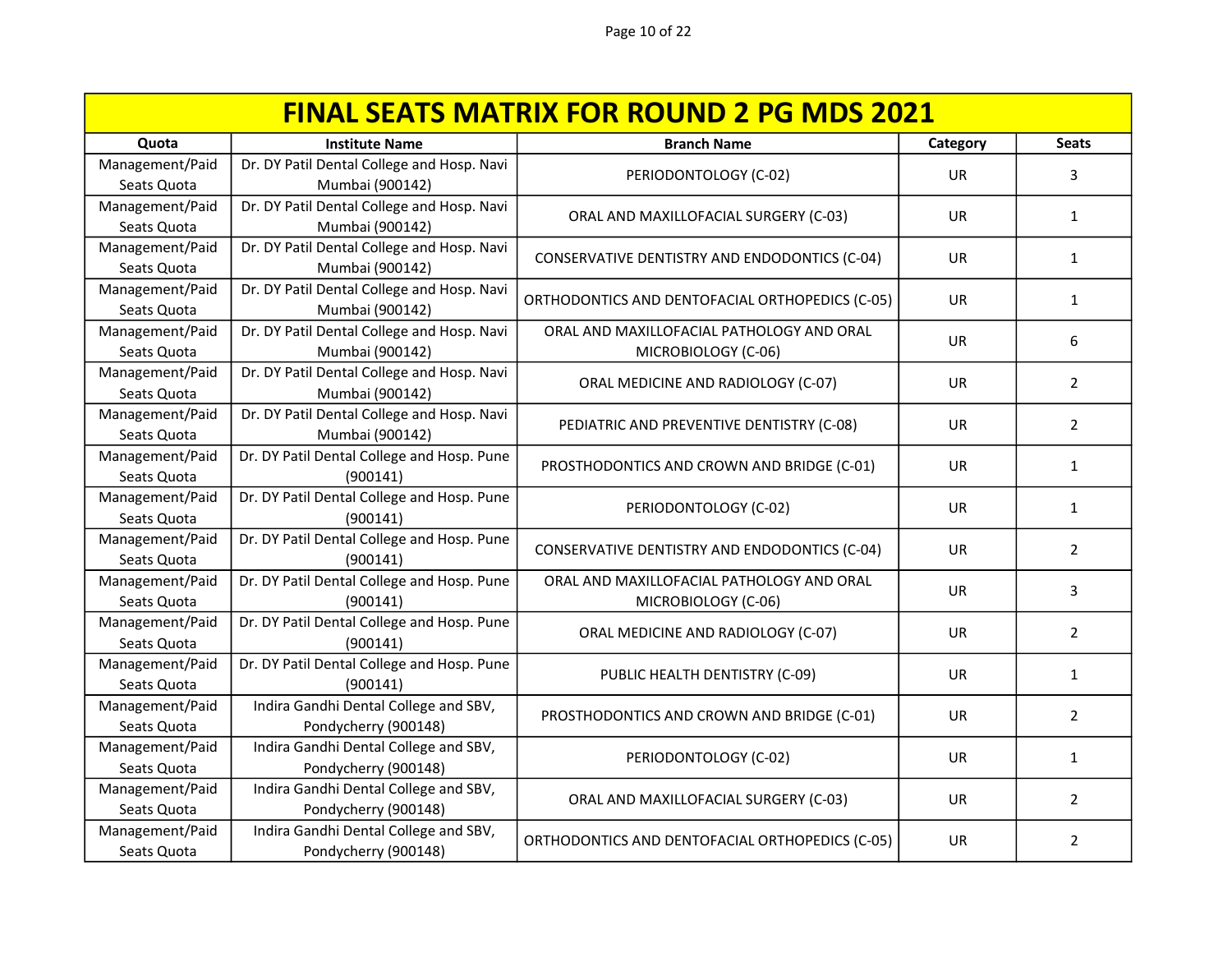| <b>FINAL SEATS MATRIX FOR ROUND 2 PG MDS 2021</b> |                                                     |                                                 |           |                |
|---------------------------------------------------|-----------------------------------------------------|-------------------------------------------------|-----------|----------------|
| Quota                                             | <b>Institute Name</b>                               | <b>Branch Name</b>                              | Category  | <b>Seats</b>   |
| Management/Paid                                   | Indira Gandhi Dental College and SBV,               | ORAL AND MAXILLOFACIAL PATHOLOGY AND ORAL       | <b>UR</b> | 3              |
| Seats Quota                                       | Pondycherry (900148)                                | MICROBIOLOGY (C-06)                             |           |                |
| Management/Paid                                   | Indira Gandhi Dental College and SBV,               | ORAL MEDICINE AND RADIOLOGY (C-07)              | <b>UR</b> | 3              |
| Seats Quota                                       | Pondycherry (900148)                                |                                                 |           |                |
| Management/Paid                                   | Indira Gandhi Dental College and SBV,               | PEDIATRIC AND PREVENTIVE DENTISTRY (C-08)       | UR        | 1              |
| Seats Quota                                       | Pondycherry (900148)                                |                                                 |           |                |
| Management/Paid                                   | Institute of Dental Sciences, Bhubaneswar           | PROSTHODONTICS AND CROWN AND BRIDGE (C-01)      | <b>UR</b> | $\overline{2}$ |
| Seats Quota                                       | (900147)                                            |                                                 |           |                |
| Management/Paid                                   | Institute of Dental Sciences, Bhubaneswar           | PERIODONTOLOGY (C-02)                           | <b>UR</b> | $\mathbf{1}$   |
| Seats Quota                                       | (900147)                                            |                                                 |           |                |
| Management/Paid                                   | Institute of Dental Sciences, Bhubaneswar           | CONSERVATIVE DENTISTRY AND ENDODONTICS (C-04)   | UR        | $\mathbf{1}$   |
| Seats Quota                                       | (900147)                                            |                                                 |           |                |
| Management/Paid                                   | Institute of Dental Sciences, Bhubaneswar           | PUBLIC HEALTH DENTISTRY (C-09)                  | <b>UR</b> | $\mathbf{1}$   |
| Seats Quota                                       | (900147)                                            |                                                 |           |                |
| Management/Paid                                   | JSS Dental College and Hospital, Mysuru             | PROSTHODONTICS AND CROWN AND BRIDGE (C-01)      | UR.       | $\mathbf{1}$   |
| Seats Quota                                       | (900132)                                            |                                                 |           |                |
| Management/Paid                                   | JSS Dental College and Hospital, Mysuru             | PERIODONTOLOGY (C-02)                           | <b>UR</b> | 3              |
| Seats Quota                                       | (900132)                                            |                                                 |           |                |
| Management/Paid                                   | JSS Dental College and Hospital, Mysuru             | CONSERVATIVE DENTISTRY AND ENDODONTICS (C-04)   | <b>UR</b> | $\mathbf{1}$   |
| Seats Quota                                       | (900132)                                            |                                                 |           |                |
| Management/Paid                                   | JSS Dental College and Hospital, Mysuru             | ORTHODONTICS AND DENTOFACIAL ORTHOPEDICS (C-05) | UR        | 3              |
| Seats Quota                                       | (900132)                                            |                                                 |           |                |
| Management/Paid                                   | JSS Dental College and Hospital, Mysuru             | ORAL AND MAXILLOFACIAL PATHOLOGY AND ORAL       | UR        | $\mathbf{1}$   |
| Seats Quota                                       | (900132)                                            | MICROBIOLOGY (C-06)                             |           |                |
| Management/Paid                                   | JSS Dental College and Hospital, Mysuru             | ORAL MEDICINE AND RADIOLOGY (C-07)              | UR        | 3              |
| Seats Quota<br>Management/Paid                    | (900132)<br>JSS Dental College and Hospital, Mysuru |                                                 |           |                |
| Seats Quota                                       | (900132)                                            | PEDIATRIC AND PREVENTIVE DENTISTRY (C-08)       | <b>UR</b> | 1              |
| Management/Paid                                   | JSS Dental College and Hospital, Mysuru             |                                                 |           |                |
| Seats Quota                                       | (900132)                                            | PUBLIC HEALTH DENTISTRY (C-09)                  | <b>UR</b> | $\overline{2}$ |
| Management/Paid                                   | K M Shah Dental College, SumanDeep                  |                                                 |           |                |
| Seats Quota                                       | Vidyapeeth, Vadodara (900128)                       | PROSTHODONTICS AND CROWN AND BRIDGE (C-01)      | UR        | 1              |
| Management/Paid                                   | K M Shah Dental College, SumanDeep                  |                                                 |           |                |
| Seats Quota                                       | Vidyapeeth, Vadodara (900128)                       | PERIODONTOLOGY (C-02)                           | UR        | 2              |
|                                                   |                                                     |                                                 |           |                |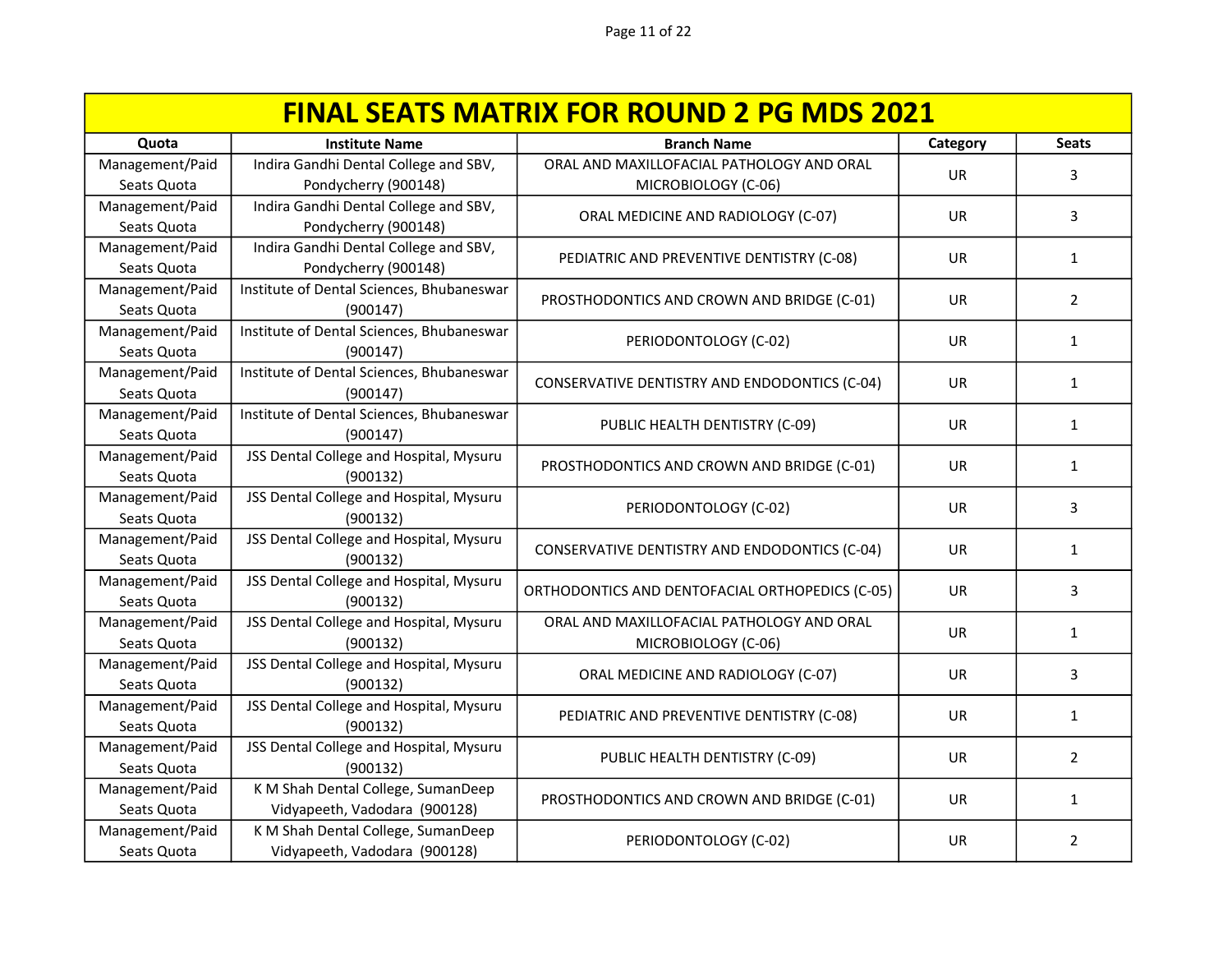| <b>FINAL SEATS MATRIX FOR ROUND 2 PG MDS 2021</b> |                                       |                                                 |           |                |
|---------------------------------------------------|---------------------------------------|-------------------------------------------------|-----------|----------------|
| Quota                                             | <b>Institute Name</b>                 | <b>Branch Name</b>                              | Category  | <b>Seats</b>   |
| Management/Paid                                   | K M Shah Dental College, SumanDeep    | ORAL AND MAXILLOFACIAL SURGERY (C-03)           | <b>UR</b> | $\overline{2}$ |
| Seats Quota                                       | Vidyapeeth, Vadodara (900128)         |                                                 |           |                |
| Management/Paid                                   | K M Shah Dental College, SumanDeep    | CONSERVATIVE DENTISTRY AND ENDODONTICS (C-04)   | <b>UR</b> | $\overline{2}$ |
| Seats Quota                                       | Vidyapeeth, Vadodara (900128)         |                                                 |           |                |
| Management/Paid                                   | K M Shah Dental College, SumanDeep    | ORTHODONTICS AND DENTOFACIAL ORTHOPEDICS (C-05) | <b>UR</b> | $\mathbf{1}$   |
| Seats Quota                                       | Vidyapeeth, Vadodara (900128)         |                                                 |           |                |
| Management/Paid                                   | K M Shah Dental College, SumanDeep    | ORAL AND MAXILLOFACIAL PATHOLOGY AND ORAL       | <b>UR</b> | $\overline{2}$ |
| Seats Quota                                       | Vidyapeeth, Vadodara (900128)         | MICROBIOLOGY (C-06)                             |           |                |
| Management/Paid                                   | K M Shah Dental College, SumanDeep    | ORAL MEDICINE AND RADIOLOGY (C-07)              | UR        | $\mathbf{1}$   |
| Seats Quota                                       | Vidyapeeth, Vadodara (900128)         |                                                 |           |                |
| Management/Paid                                   | K M Shah Dental College, SumanDeep    | PUBLIC HEALTH DENTISTRY (C-09)                  | UR        | $\mathbf{1}$   |
| Seats Quota                                       | Vidyapeeth, Vadodara (900128)         |                                                 |           |                |
| Management/Paid                                   | Kalinga Institute of Dental Sciences, | CONSERVATIVE DENTISTRY AND ENDODONTICS (C-04)   | UR.       | 1              |
| Seats Quota                                       | Bhubaneswar (900146)                  |                                                 |           |                |
| Management/Paid                                   | Kalinga Institute of Dental Sciences, | PEDIATRIC AND PREVENTIVE DENTISTRY (C-08)       | <b>UR</b> | $\mathbf{1}$   |
| Seats Quota                                       | Bhubaneswar (900146)                  |                                                 |           |                |
| Management/Paid                                   | Kalinga Institute of Dental Sciences, | PUBLIC HEALTH DENTISTRY (C-09)                  | <b>UR</b> | $\overline{2}$ |
| Seats Quota                                       | Bhubaneswar (900146)                  |                                                 |           |                |
| Management/Paid                                   | KLE VK Inst. of Dental Scie. Belagavi | PROSTHODONTICS AND CROWN AND BRIDGE (C-01)      | UR        | $\overline{2}$ |
| Seats Quota                                       | (900136)                              |                                                 |           |                |
| Management/Paid                                   | KLE VK Inst. of Dental Scie. Belagavi | CONSERVATIVE DENTISTRY AND ENDODONTICS (C-04)   | UR.       | $\overline{2}$ |
| Seats Quota                                       | (900136)                              |                                                 |           |                |
| Management/Paid                                   | KLE VK Inst. of Dental Scie. Belagavi | ORTHODONTICS AND DENTOFACIAL ORTHOPEDICS (C-05) | UR        | $\mathbf{1}$   |
| Seats Quota                                       | (900136)                              |                                                 |           |                |
| Management/Paid                                   | KLE VK Inst. of Dental Scie. Belagavi | ORAL AND MAXILLOFACIAL PATHOLOGY AND ORAL       | UR        | $\mathbf{1}$   |
| Seats Quota                                       | (900136)                              | MICROBIOLOGY (C-06)                             |           |                |
| Management/Paid                                   | KLE VK Inst. of Dental Scie. Belagavi | PUBLIC HEALTH DENTISTRY (C-09)                  | UR.       | $\overline{2}$ |
| Seats Quota                                       | (900136)                              |                                                 |           |                |
| Management/Paid                                   | MANAV RACHNA DENTAL COLLEGE           | PROSTHODONTICS AND CROWN AND BRIDGE (C-01)      | <b>UR</b> | $\mathbf{1}$   |
| Seats Quota                                       | FARIDABAD (900174)                    |                                                 |           |                |
| Management/Paid                                   | MANAV RACHNA DENTAL COLLEGE           | CONSERVATIVE DENTISTRY AND ENDODONTICS (C-04)   | UR        | $\mathbf{1}$   |
| Seats Quota                                       | <b>FARIDABAD (900174)</b>             |                                                 |           |                |
| Management/Paid                                   | MANAV RACHNA DENTAL COLLEGE           | ORTHODONTICS AND DENTOFACIAL ORTHOPEDICS (C-05) | UR        | 3              |
| Seats Quota                                       | FARIDABAD (900174)                    |                                                 |           |                |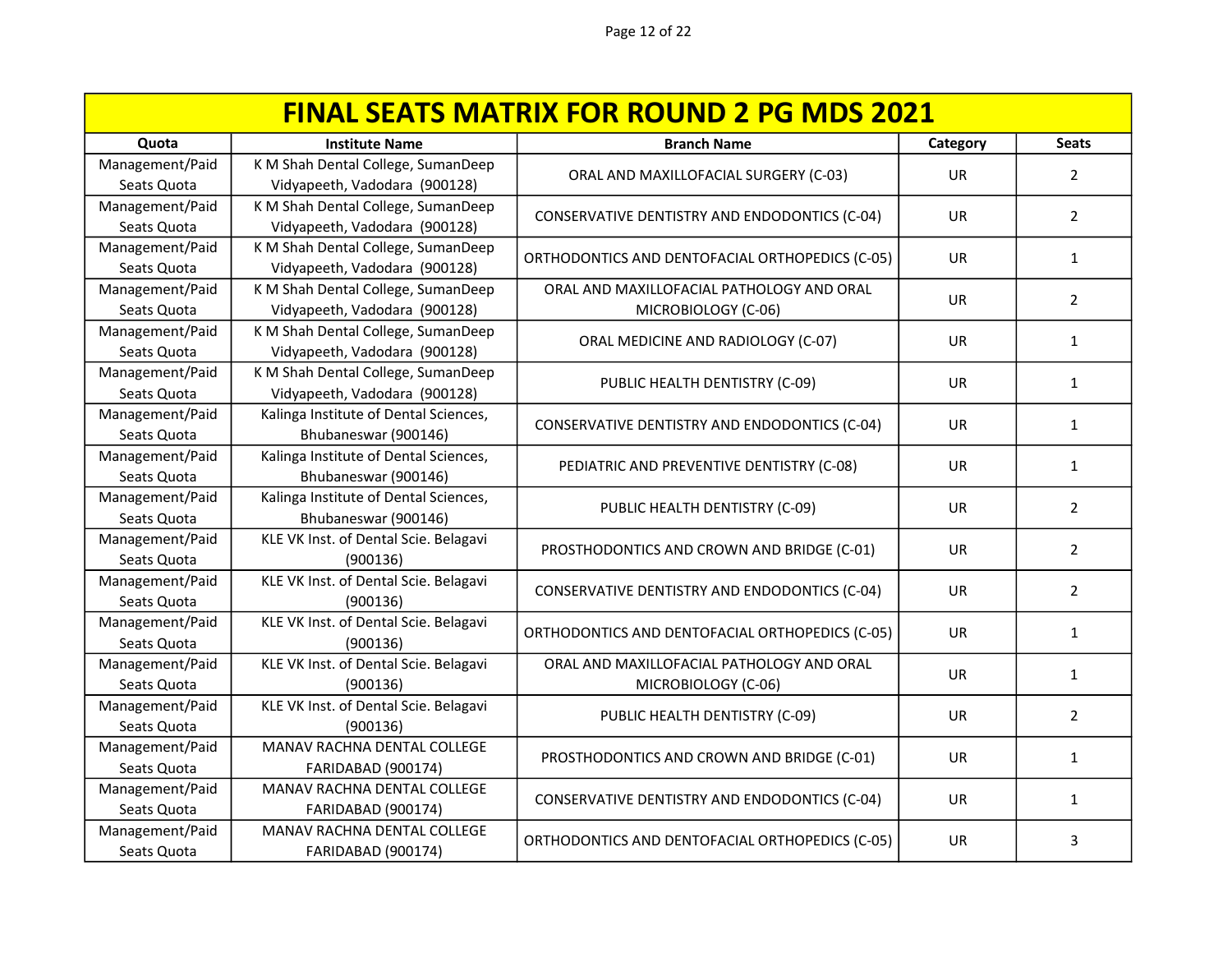| <b>FINAL SEATS MATRIX FOR ROUND 2 PG MDS 2021</b> |                                                               |                                                                  |           |                |
|---------------------------------------------------|---------------------------------------------------------------|------------------------------------------------------------------|-----------|----------------|
| Quota                                             | <b>Institute Name</b>                                         | <b>Branch Name</b>                                               | Category  | <b>Seats</b>   |
| Management/Paid<br>Seats Quota                    | MANAV RACHNA DENTAL COLLEGE<br><b>FARIDABAD (900174)</b>      | PEDIATRIC AND PREVENTIVE DENTISTRY (C-08)                        | UR        | $\overline{2}$ |
| Management/Paid<br>Seats Quota                    | Manipal College of Dental Sce., Manipal<br>(900134)           | PROSTHODONTICS AND CROWN AND BRIDGE (C-01)                       | UR.       | 1              |
| Management/Paid<br>Seats Quota                    | Manipal College of Dental Sce., Manipal<br>(900134)           | PERIODONTOLOGY (C-02)                                            | <b>UR</b> | $\overline{2}$ |
| Management/Paid<br>Seats Quota                    | Manipal College of Dental Sce., Manipal<br>(900134)           | ORAL AND MAXILLOFACIAL PATHOLOGY AND ORAL<br>MICROBIOLOGY (C-06) | UR        | $\overline{2}$ |
| Management/Paid<br>Seats Quota                    | Manipal College of Dental Sce., Manipal<br>(900134)           | PUBLIC HEALTH DENTISTRY (C-09)                                   | <b>UR</b> | $\mathbf{1}$   |
| Management/Paid<br>Seats Quota                    | Manipal College of Dental Sce., Manipal<br>(900134)           | PG Diploma (Dental Material) (DDMT)                              | UR        | 3              |
| Management/Paid<br>Seats Quota                    | Manipal College of Dental Science,<br>Mangalore (900130)      | PERIODONTOLOGY (C-02)                                            | UR        | $\overline{2}$ |
| Management/Paid<br>Seats Quota                    | Manipal College of Dental Science,<br>Mangalore (900130)      | ORAL AND MAXILLOFACIAL SURGERY (C-03)                            | <b>UR</b> | $\mathbf{1}$   |
| Management/Paid<br>Seats Quota                    | Manipal College of Dental Science,<br>Mangalore (900130)      | ORTHODONTICS AND DENTOFACIAL ORTHOPEDICS (C-05)                  | <b>UR</b> | $\mathbf{1}$   |
| Management/Paid<br>Seats Quota                    | Manipal College of Dental Science,<br>Mangalore (900130)      | ORAL AND MAXILLOFACIAL PATHOLOGY AND ORAL<br>MICROBIOLOGY (C-06) | <b>UR</b> | 3              |
| Management/Paid<br>Seats Quota                    | Manipal College of Dental Science,<br>Mangalore (900130)      | ORAL MEDICINE AND RADIOLOGY (C-07)                               | UR        | $\overline{2}$ |
| Management/Paid<br>Seats Quota                    | Manipal College of Dental Science,<br>Mangalore (900130)      | PEDIATRIC AND PREVENTIVE DENTISTRY (C-08)                        | UR.       | $\mathbf{1}$   |
| Management/Paid<br>Seats Quota                    | Manipal College of Dental Science,<br>Mangalore (900130)      | PUBLIC HEALTH DENTISTRY (C-09)                                   | UR.       | 1              |
| Management/Paid<br>Seats Quota                    | Manipal College of Dental Science,<br>Mangalore (900130)      | PG Diploma (Dental Material) (DDMT)                              | <b>UR</b> | 3              |
| Management/Paid<br>Seats Quota                    | Meenakshi Ammal Dental College and<br>Host., Chennai (900158) | ORAL AND MAXILLOFACIAL SURGERY (C-03)                            | UR        | $\overline{2}$ |
| Management/Paid<br>Seats Quota                    | Meenakshi Ammal Dental College and<br>Host., Chennai (900158) | ORAL AND MAXILLOFACIAL PATHOLOGY AND ORAL<br>MICROBIOLOGY (C-06) | <b>UR</b> | 4              |
| Management/Paid<br>Seats Quota                    | Meenakshi Ammal Dental College and<br>Host., Chennai (900158) | ORAL MEDICINE AND RADIOLOGY (C-07)                               | UR        | $\overline{2}$ |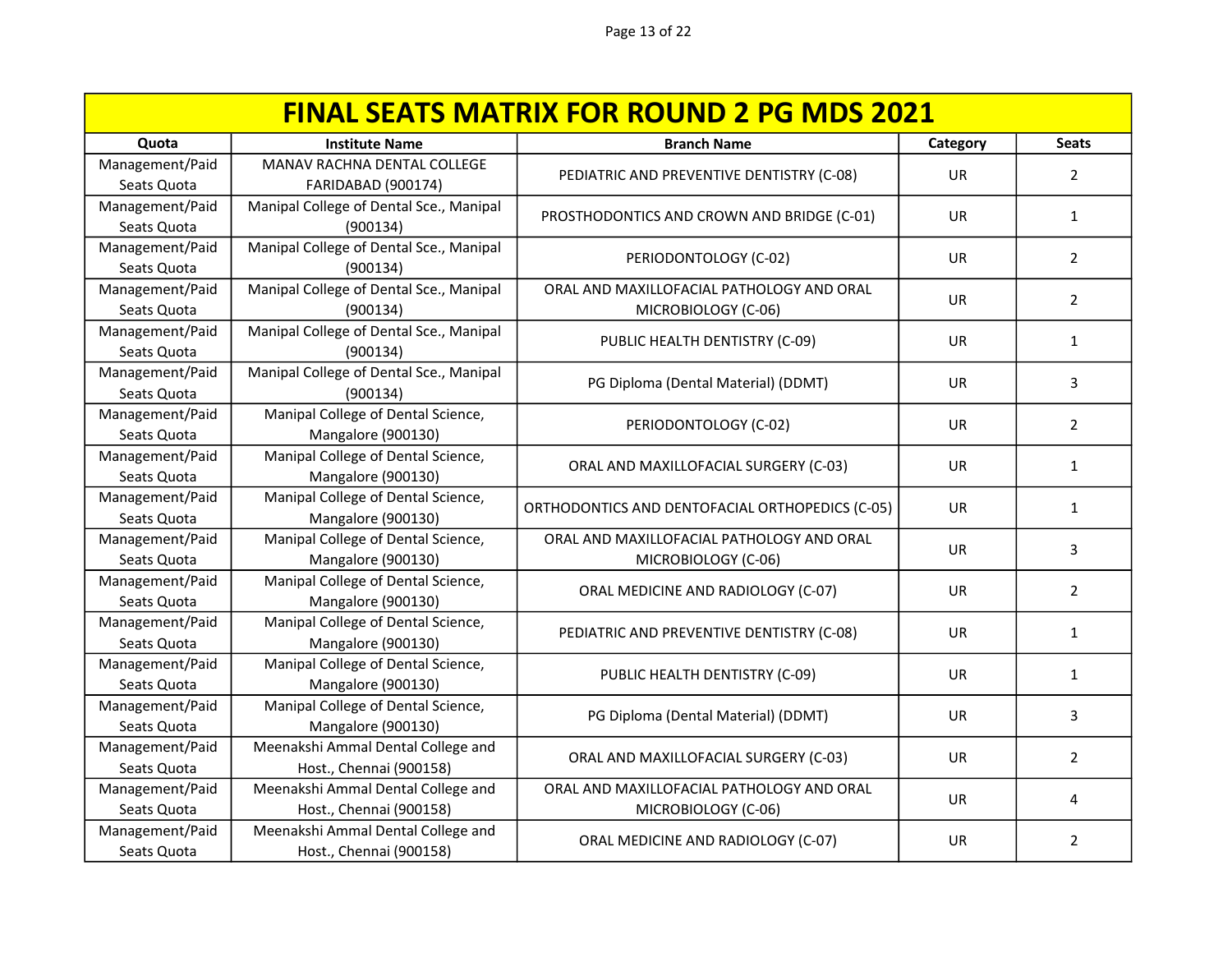| <b>FINAL SEATS MATRIX FOR ROUND 2 PG MDS 2021</b> |                                                          |                                                 |           |                |
|---------------------------------------------------|----------------------------------------------------------|-------------------------------------------------|-----------|----------------|
| Quota                                             | <b>Institute Name</b>                                    | <b>Branch Name</b>                              | Category  | <b>Seats</b>   |
| Management/Paid                                   | MM College of Dental Scie. and Res.,                     | PROSTHODONTICS AND CROWN AND BRIDGE (C-01)      | <b>UR</b> | 1              |
| Seats Quota                                       | Mullana (900129)                                         |                                                 |           |                |
| Management/Paid                                   | MM College of Dental Scie. and Res.,                     | PERIODONTOLOGY (C-02)                           | <b>UR</b> | 5              |
| Seats Quota                                       | Mullana (900129)                                         |                                                 |           |                |
| Management/Paid<br>Seats Quota                    | MM College of Dental Scie. and Res.,<br>Mullana (900129) | ORAL AND MAXILLOFACIAL SURGERY (C-03)           | UR        | 1              |
| Management/Paid                                   | MM College of Dental Scie. and Res.,                     |                                                 |           |                |
| Seats Quota                                       | Mullana (900129)                                         | CONSERVATIVE DENTISTRY AND ENDODONTICS (C-04)   | <b>UR</b> | $\mathbf{1}$   |
| Management/Paid                                   | MM College of Dental Scie. and Res.,                     |                                                 |           |                |
| Seats Quota                                       | Mullana (900129)                                         | ORTHODONTICS AND DENTOFACIAL ORTHOPEDICS (C-05) | <b>UR</b> | $\mathbf{1}$   |
| Management/Paid                                   | MM College of Dental Scie. and Res.,                     | ORAL AND MAXILLOFACIAL PATHOLOGY AND ORAL       | <b>UR</b> |                |
| Seats Quota                                       | Mullana (900129)                                         | MICROBIOLOGY (C-06)                             |           | 3              |
| Management/Paid                                   | MM College of Dental Scie. and Res.,                     | ORAL MEDICINE AND RADIOLOGY (C-07)              | <b>UR</b> | $\overline{2}$ |
| Seats Quota                                       | Mullana (900129)                                         |                                                 |           |                |
| Management/Paid                                   | MM College of Dental Scie. and Res.,                     | PEDIATRIC AND PREVENTIVE DENTISTRY (C-08)       | UR        | 1              |
| Seats Quota                                       | Mullana (900129)                                         |                                                 |           |                |
| Management/Paid                                   | MM College of Dental Scie. and Res.,                     | PUBLIC HEALTH DENTISTRY (C-09)                  | <b>UR</b> | 3              |
| Seats Quota                                       | Mullana (900129)                                         |                                                 |           |                |
| Management/Paid                                   | Rural Dental College, Loni (900143)                      | PROSTHODONTICS AND CROWN AND BRIDGE (C-01)      | <b>UR</b> | $\mathbf{1}$   |
| Seats Quota                                       |                                                          |                                                 |           |                |
| Management/Paid                                   | Rural Dental College, Loni (900143)                      | PERIODONTOLOGY (C-02)                           | UR        | $\mathbf{1}$   |
| Seats Quota                                       |                                                          |                                                 |           |                |
| Management/Paid<br>Seats Quota                    | Rural Dental College, Loni (900143)                      | ORTHODONTICS AND DENTOFACIAL ORTHOPEDICS (C-05) | UR        | $\overline{2}$ |
| Management/Paid                                   | Rural Dental College, Loni (900143)                      | ORAL AND MAXILLOFACIAL PATHOLOGY AND ORAL       | UR.       | $\overline{2}$ |
| Seats Quota                                       |                                                          | MICROBIOLOGY (C-06)                             |           |                |
| Management/Paid                                   | Rural Dental College, Loni (900143)                      | ORAL MEDICINE AND RADIOLOGY (C-07)              | <b>UR</b> | $\overline{2}$ |
| Seats Quota                                       |                                                          |                                                 |           |                |
| Management/Paid                                   | Rural Dental College, Loni (900143)                      | PEDIATRIC AND PREVENTIVE DENTISTRY (C-08)       | UR        | $\mathbf{1}$   |
| Seats Quota                                       |                                                          |                                                 |           |                |
| Management/Paid                                   | Santosh Dentall College and Hsopital,                    | PROSTHODONTICS AND CROWN AND BRIDGE (C-01)      | UR        | $\overline{2}$ |
| Seats Quota                                       | Ghaziabad (900152)                                       |                                                 |           |                |
| Management/Paid                                   | Santosh Dentall College and Hsopital,                    | PERIODONTOLOGY (C-02)                           | UR        | 1              |
| Seats Quota                                       | Ghaziabad (900152)                                       |                                                 |           |                |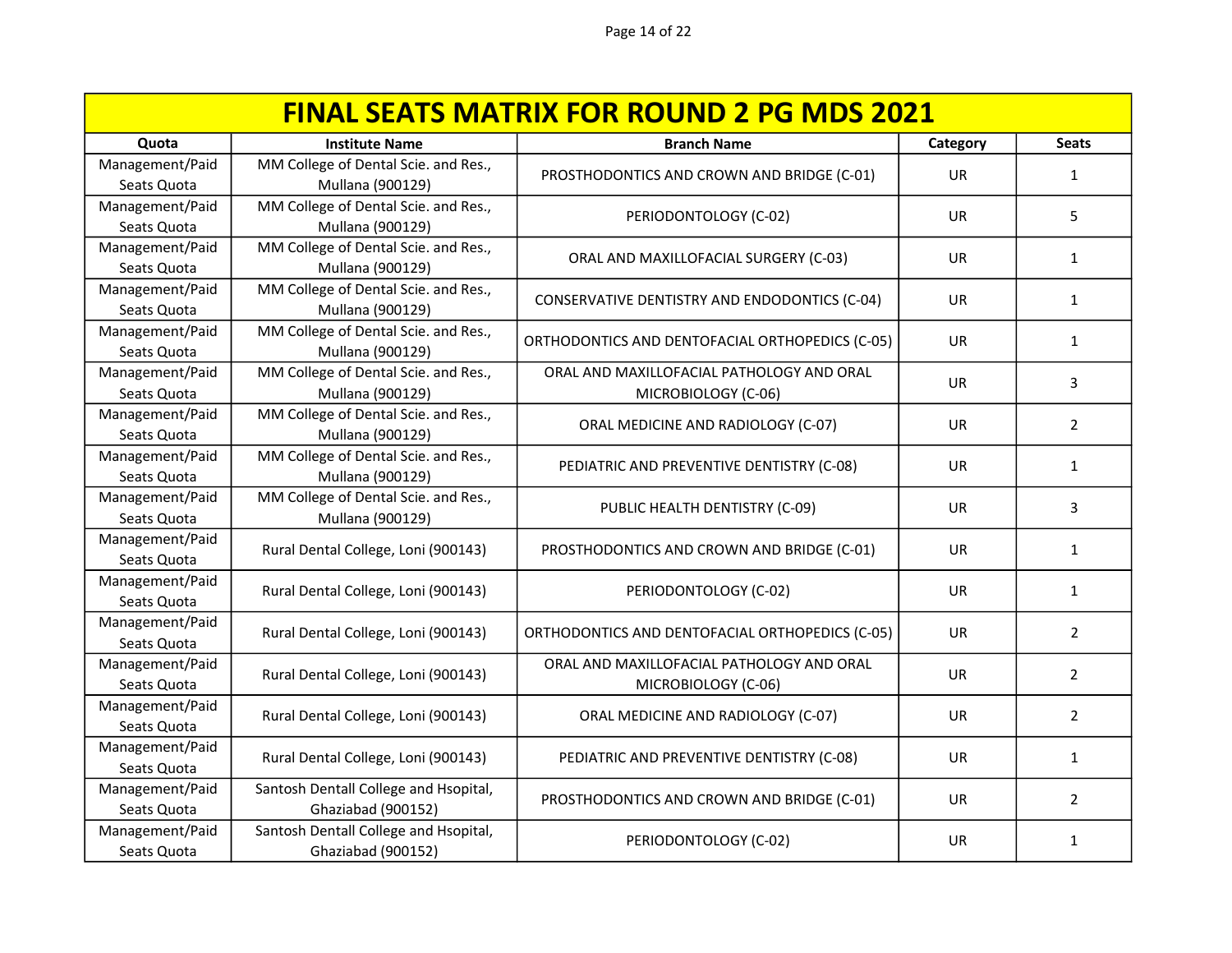| <b>FINAL SEATS MATRIX FOR ROUND 2 PG MDS 2021</b> |                                                         |                                                 |           |                |
|---------------------------------------------------|---------------------------------------------------------|-------------------------------------------------|-----------|----------------|
| Quota                                             | <b>Institute Name</b>                                   | <b>Branch Name</b>                              | Category  | <b>Seats</b>   |
| Management/Paid                                   | Santosh Dentall College and Hsopital,                   | ORAL AND MAXILLOFACIAL SURGERY (C-03)           | <b>UR</b> | 1              |
| Seats Quota                                       | Ghaziabad (900152)                                      |                                                 |           |                |
| Management/Paid                                   | Santosh Dentall College and Hsopital,                   | CONSERVATIVE DENTISTRY AND ENDODONTICS (C-04)   | <b>UR</b> | $\overline{2}$ |
| Seats Quota                                       | Ghaziabad (900152)                                      |                                                 |           |                |
| Management/Paid                                   | Santosh Dentall College and Hsopital,                   | ORTHODONTICS AND DENTOFACIAL ORTHOPEDICS (C-05) | <b>UR</b> | $\overline{2}$ |
| Seats Quota                                       | Ghaziabad (900152)                                      |                                                 |           |                |
| Management/Paid                                   | Santosh Dentall College and Hsopital,                   | ORAL AND MAXILLOFACIAL PATHOLOGY AND ORAL       | <b>UR</b> | 3              |
| Seats Quota                                       | Ghaziabad (900152)                                      | MICROBIOLOGY (C-06)                             |           |                |
| Management/Paid                                   | SATHYABAMA UNIV. Dental College and                     | CONSERVATIVE DENTISTRY AND ENDODONTICS (C-04)   | <b>UR</b> | $\mathbf{1}$   |
| Seats Quota                                       | Hospt. Chennai (900151)                                 |                                                 |           |                |
| Management/Paid                                   | SATHYABAMA UNIV. Dental College and                     | ORTHODONTICS AND DENTOFACIAL ORTHOPEDICS (C-05) | <b>UR</b> | $\mathbf{1}$   |
| Seats Quota                                       | Hospt. Chennai (900151)                                 |                                                 |           |                |
| Management/Paid                                   | Saveetha Dental College, Chennai (900153)               | PROSTHODONTICS AND CROWN AND BRIDGE (C-01)      | UR        | $\mathbf{1}$   |
| Seats Quota                                       |                                                         |                                                 |           |                |
| Management/Paid                                   | Saveetha Dental College, Chennai (900153)               | PERIODONTOLOGY (C-02)                           | UR        | $\overline{2}$ |
| Seats Quota                                       |                                                         |                                                 |           |                |
| Management/Paid                                   | Saveetha Dental College, Chennai (900153)               | CONSERVATIVE DENTISTRY AND ENDODONTICS (C-04)   | <b>UR</b> | $\mathbf{1}$   |
| Seats Quota                                       |                                                         |                                                 |           |                |
| Management/Paid                                   | Saveetha Dental College, Chennai (900153)               | ORAL MEDICINE AND RADIOLOGY (C-07)              | <b>UR</b> | 2              |
| Seats Quota                                       |                                                         |                                                 |           |                |
| Management/Paid                                   | Saveetha Dental College, Chennai (900153)               | PEDIATRIC AND PREVENTIVE DENTISTRY (C-08)       | UR        | $\mathbf{1}$   |
| Seats Quota                                       |                                                         |                                                 |           |                |
| Management/Paid                                   | School of Dental Sciences and KIMSDU,                   | ORAL AND MAXILLOFACIAL SURGERY (C-03)           | UR        | $\mathbf{1}$   |
| Seats Quota                                       | Karad (900144)                                          |                                                 |           |                |
| Management/Paid<br>Seats Quota                    | School of Dental Sciences and KIMSDU,<br>Karad (900144) | CONSERVATIVE DENTISTRY AND ENDODONTICS (C-04)   | UR.       | 1              |
| Management/Paid                                   | School of Dental Sciences and KIMSDU,                   |                                                 |           |                |
| Seats Quota                                       | Karad (900144)                                          | ORTHODONTICS AND DENTOFACIAL ORTHOPEDICS (C-05) | <b>UR</b> | 1              |
| Management/Paid                                   | School of Dental Sciences and KIMSDU,                   | ORAL AND MAXILLOFACIAL PATHOLOGY AND ORAL       |           |                |
| Seats Quota                                       | Karad (900144)                                          | MICROBIOLOGY (C-06)                             | <b>UR</b> | 3              |
| Management/Paid                                   | Sharad Pawar Dental College and Hospital,               |                                                 |           |                |
| Seats Quota                                       | Wardha (900145)                                         | PROSTHODONTICS AND CROWN AND BRIDGE (C-01)      | UR        | 1              |
| Management/Paid                                   | Sharad Pawar Dental College and Hospital,               |                                                 |           |                |
| Seats Quota                                       | Wardha (900145)                                         | PERIODONTOLOGY (C-02)                           | UR        | 3              |
|                                                   |                                                         |                                                 |           |                |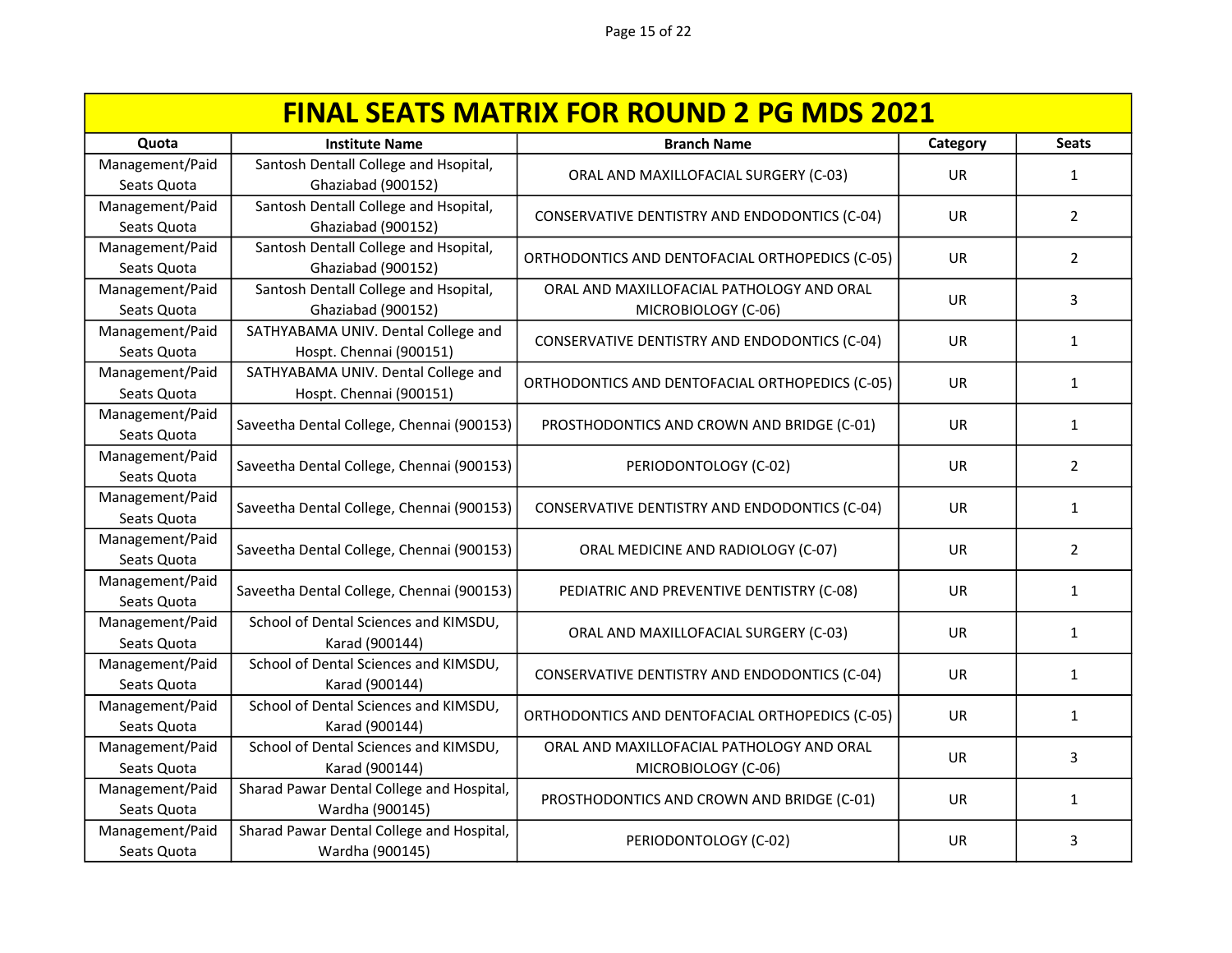| <b>FINAL SEATS MATRIX FOR ROUND 2 PG MDS 2021</b> |                                           |                                                 |           |                |
|---------------------------------------------------|-------------------------------------------|-------------------------------------------------|-----------|----------------|
| Quota                                             | <b>Institute Name</b>                     | <b>Branch Name</b>                              | Category  | <b>Seats</b>   |
| Management/Paid                                   | Sharad Pawar Dental College and Hospital, | ORAL AND MAXILLOFACIAL SURGERY (C-03)           | <b>UR</b> | 1              |
| Seats Quota                                       | Wardha (900145)                           |                                                 |           |                |
| Management/Paid                                   | Sharad Pawar Dental College and Hospital, | CONSERVATIVE DENTISTRY AND ENDODONTICS (C-04)   | UR        | 3              |
| Seats Quota                                       | Wardha (900145)                           |                                                 |           |                |
| Management/Paid                                   | Sharad Pawar Dental College and Hospital, | ORTHODONTICS AND DENTOFACIAL ORTHOPEDICS (C-05) | <b>UR</b> | 1              |
| Seats Quota                                       | Wardha (900145)                           |                                                 |           |                |
| Management/Paid                                   | Sharad Pawar Dental College and Hospital, | ORAL AND MAXILLOFACIAL PATHOLOGY AND ORAL       | <b>UR</b> | 3              |
| Seats Quota                                       | Wardha (900145)                           | MICROBIOLOGY (C-06)                             |           |                |
| Management/Paid                                   | Sharad Pawar Dental College and Hospital, | ORAL MEDICINE AND RADIOLOGY (C-07)              | UR        | $\mathbf{1}$   |
| Seats Quota                                       | Wardha (900145)                           |                                                 |           |                |
| Management/Paid                                   | Sharad Pawar Dental College and Hospital, | PEDIATRIC AND PREVENTIVE DENTISTRY (C-08)       | <b>UR</b> | $\overline{2}$ |
| Seats Quota                                       | Wardha (900145)                           |                                                 |           |                |
| Management/Paid                                   | Sree Balaji Dental College and Hospital,  | PROSTHODONTICS AND CROWN AND BRIDGE (C-01)      | UR.       | $\overline{2}$ |
| Seats Quota                                       | Chennai (900157)                          |                                                 |           |                |
| Management/Paid                                   | Sree Balaji Dental College and Hospital,  | ORAL AND MAXILLOFACIAL SURGERY (C-03)           | <b>UR</b> | $\mathbf{1}$   |
| Seats Quota                                       | Chennai (900157)                          |                                                 |           |                |
| Management/Paid                                   | Sree Balaji Dental College and Hospital,  | ORTHODONTICS AND DENTOFACIAL ORTHOPEDICS (C-05) | <b>UR</b> | $\mathbf{1}$   |
| Seats Quota                                       | Chennai (900157)                          |                                                 |           |                |
| Management/Paid                                   | Sree Balaji Dental College and Hospital,  | ORAL AND MAXILLOFACIAL PATHOLOGY AND ORAL       | UR        | 3              |
| Seats Quota                                       | Chennai (900157)                          | MICROBIOLOGY (C-06)                             |           |                |
| Management/Paid                                   | Sree Balaji Dental College and Hospital,  | ORAL MEDICINE AND RADIOLOGY (C-07)              | <b>UR</b> | 1              |
| Seats Quota                                       | Chennai (900157)                          |                                                 |           |                |
| Management/Paid                                   | Sri Ramachandra Dental and Hospt.,        | PERIODONTOLOGY (C-02)                           | UR        | $\mathbf{1}$   |
| Seats Quota                                       | Chennai (900155)                          |                                                 |           |                |
| Management/Paid                                   | Sri Ramachandra Dental and Hospt.,        | CONSERVATIVE DENTISTRY AND ENDODONTICS (C-04)   | UR.       | 1              |
| Seats Quota                                       | Chennai (900155)                          |                                                 |           |                |
| Management/Paid                                   | Sri Ramachandra Dental and Hospt.,        | ORTHODONTICS AND DENTOFACIAL ORTHOPEDICS (C-05) | UR.       | $\overline{2}$ |
| Seats Quota                                       | Chennai (900155)                          |                                                 |           |                |
| Management/Paid                                   | Sri Siddhartha DentalCollege, Tumkur      | PERIODONTOLOGY (C-02)                           | <b>UR</b> | $\mathbf{1}$   |
| Seats Quota                                       | (900135)                                  |                                                 |           |                |
| Management/Paid                                   | Sri Siddhartha DentalCollege, Tumkur      | ORAL AND MAXILLOFACIAL SURGERY (C-03)           | <b>UR</b> | 1              |
| Seats Quota                                       | (900135)                                  |                                                 |           |                |
| Management/Paid                                   | Sri Siddhartha DentalCollege, Tumkur      | ORAL AND MAXILLOFACIAL PATHOLOGY AND ORAL       | UR        | $\overline{2}$ |
| Seats Quota                                       | (900135)                                  | MICROBIOLOGY (C-06)                             |           |                |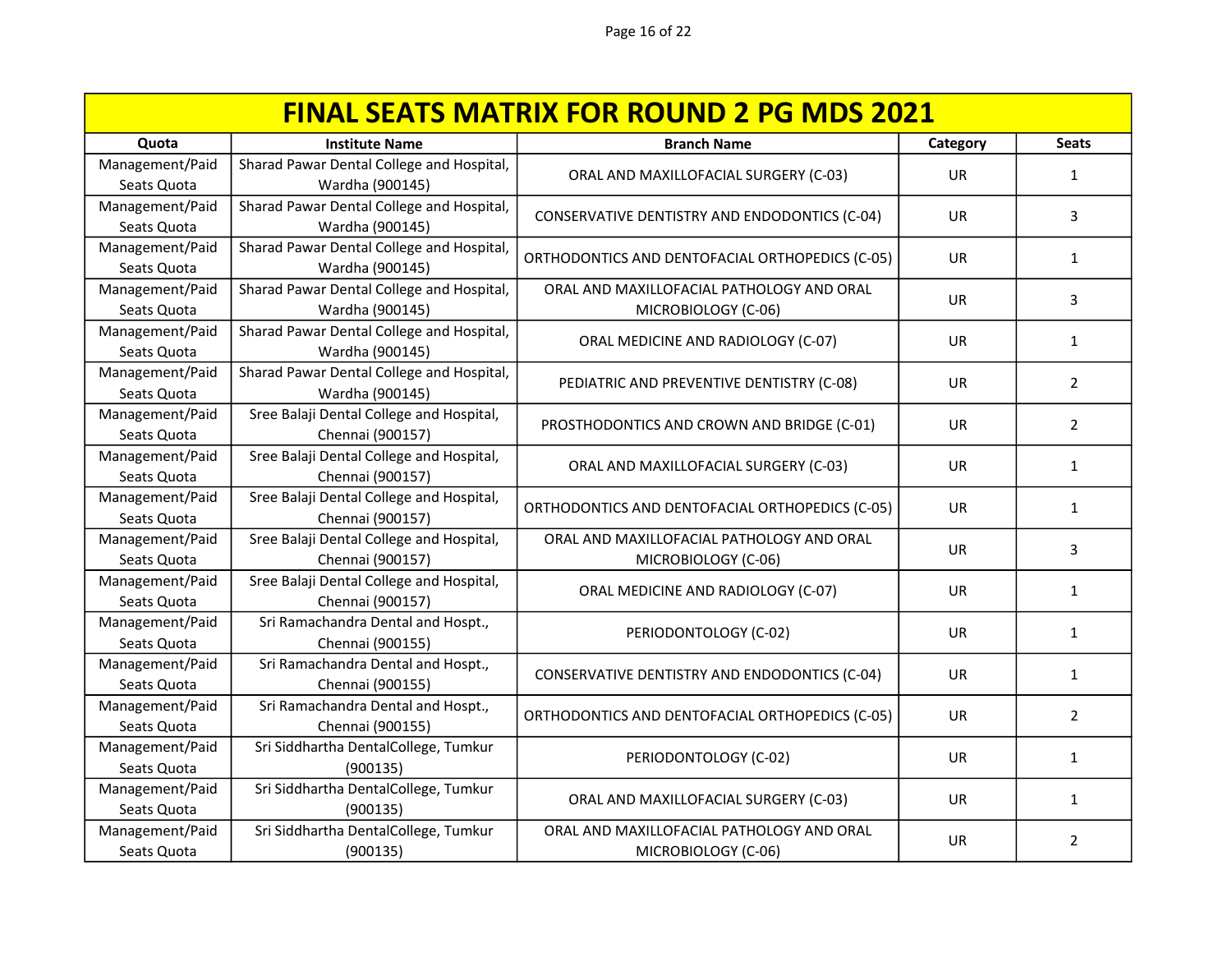| <b>FINAL SEATS MATRIX FOR ROUND 2 PG MDS 2021</b> |                                                               |                                                                  |           |                |
|---------------------------------------------------|---------------------------------------------------------------|------------------------------------------------------------------|-----------|----------------|
| Quota                                             | <b>Institute Name</b>                                         | <b>Branch Name</b>                                               | Category  | <b>Seats</b>   |
| Management/Paid<br>Seats Quota                    | Sri Siddhartha DentalCollege, Tumkur<br>(900135)              | PEDIATRIC AND PREVENTIVE DENTISTRY (C-08)                        | <b>UR</b> | $\mathbf{1}$   |
| Management/Paid<br>Seats Quota                    | SRM Dental College, Chennai (900156)                          | PROSTHODONTICS AND CROWN AND BRIDGE (C-01)                       | <b>UR</b> | $\mathbf{1}$   |
| Management/Paid<br>Seats Quota                    | SRM Dental College, Chennai (900156)                          | CONSERVATIVE DENTISTRY AND ENDODONTICS (C-04)                    | UR        | $\overline{2}$ |
| Management/Paid<br>Seats Quota                    | SRM Dental College, Chennai (900156)                          | ORAL MEDICINE AND RADIOLOGY (C-07)                               | <b>UR</b> | $\mathbf{1}$   |
| Management/Paid<br>Seats Quota                    | SRM Dental College, Chennai (900156)                          | PEDIATRIC AND PREVENTIVE DENTISTRY (C-08)                        | <b>UR</b> | $\mathbf{1}$   |
| Management/Paid<br>Seats Quota                    | SRM Dental College, Chennai (900156)                          | PUBLIC HEALTH DENTISTRY (C-09)                                   | UR        | $\mathbf{1}$   |
| Management/Paid<br>Seats Quota                    | SRM Katt. Dental College and Hospt.<br>Chennai (900149)       | PROSTHODONTICS AND CROWN AND BRIDGE (C-01)                       | <b>UR</b> | $\mathbf{1}$   |
| Management/Paid<br>Seats Quota                    | SRM Katt. Dental College and Hospt.<br>Chennai (900149)       | PERIODONTOLOGY (C-02)                                            | UR        | $\mathbf{1}$   |
| Management/Paid<br>Seats Quota                    | SRM Katt. Dental College and Hospt.<br>Chennai (900149)       | ORAL AND MAXILLOFACIAL SURGERY (C-03)                            | <b>UR</b> | $\overline{2}$ |
| Management/Paid<br>Seats Quota                    | SRM Katt. Dental College and Hospt.<br>Chennai (900149)       | CONSERVATIVE DENTISTRY AND ENDODONTICS (C-04)                    | <b>UR</b> | $\mathbf{1}$   |
| Management/Paid<br>Seats Quota                    | SRM Katt. Dental College and Hospt.<br>Chennai (900149)       | ORTHODONTICS AND DENTOFACIAL ORTHOPEDICS (C-05)                  | UR        | $\mathbf{1}$   |
| Management/Paid<br>Seats Quota                    | Thaimoogambigai Dental College and<br>Hsopt. Chennai (900154) | PROSTHODONTICS AND CROWN AND BRIDGE (C-01)                       | UR        | 4              |
| Management/Paid<br>Seats Quota                    | Thaimoogambigai Dental College and<br>Hsopt. Chennai (900154) | PERIODONTOLOGY (C-02)                                            | UR.       | $\overline{2}$ |
| Management/Paid<br>Seats Quota                    | Thaimoogambigai Dental College and<br>Hsopt. Chennai (900154) | ORAL AND MAXILLOFACIAL SURGERY (C-03)                            | <b>UR</b> | $\overline{2}$ |
| Management/Paid<br>Seats Quota                    | Thaimoogambigai Dental College and<br>Hsopt. Chennai (900154) | CONSERVATIVE DENTISTRY AND ENDODONTICS (C-04)                    | UR.       | $\overline{2}$ |
| Management/Paid<br>Seats Quota                    | Thaimoogambigai Dental College and<br>Hsopt. Chennai (900154) | ORTHODONTICS AND DENTOFACIAL ORTHOPEDICS (C-05)                  | UR.       | 1              |
| Management/Paid<br>Seats Quota                    | Thaimoogambigai Dental College and<br>Hsopt. Chennai (900154) | ORAL AND MAXILLOFACIAL PATHOLOGY AND ORAL<br>MICROBIOLOGY (C-06) | UR        | 3              |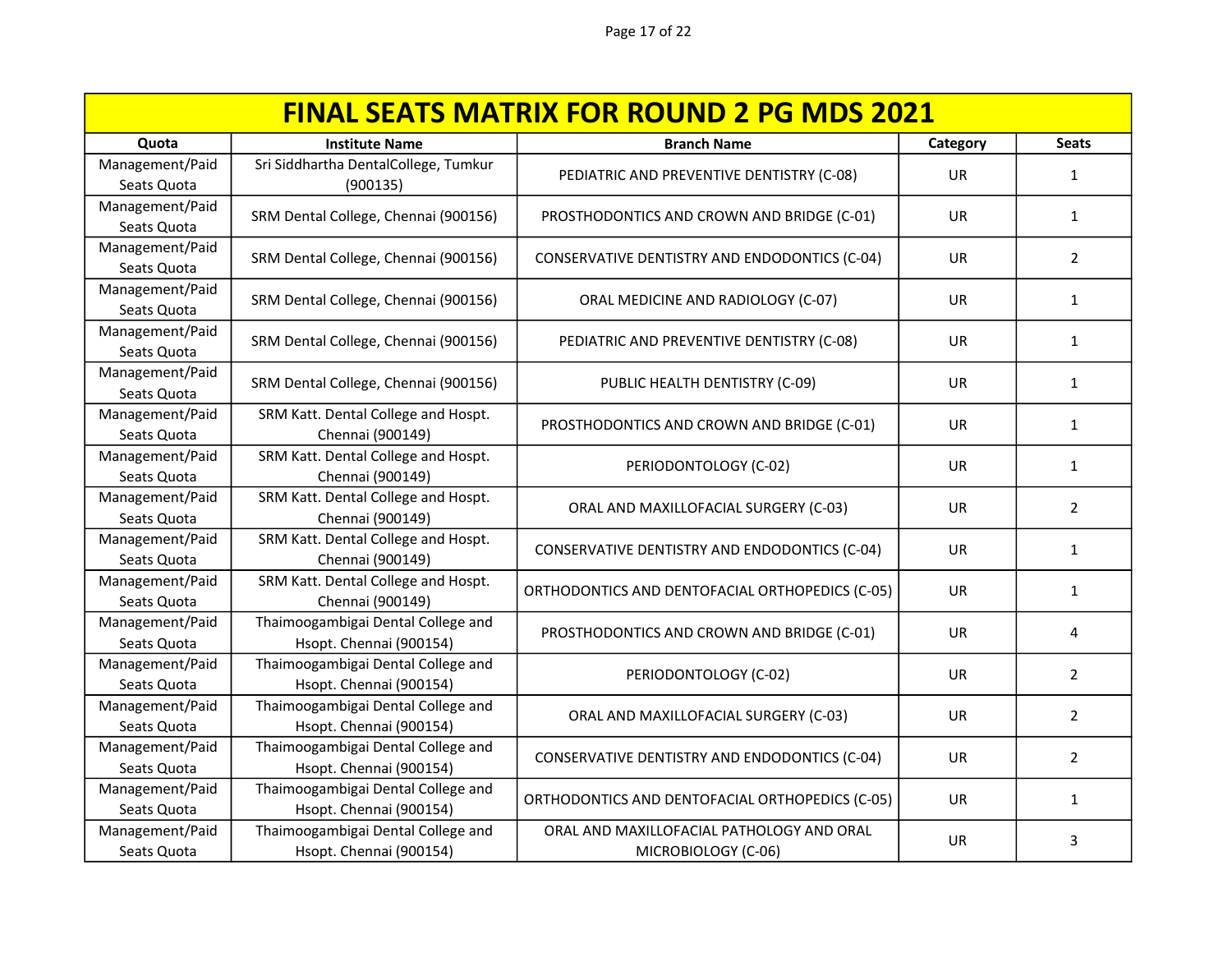| <b>FINAL SEATS MATRIX FOR ROUND 2 PG MDS 2021</b> |                                                               |                                                                  |           |                |
|---------------------------------------------------|---------------------------------------------------------------|------------------------------------------------------------------|-----------|----------------|
| Quota                                             | <b>Institute Name</b>                                         | <b>Branch Name</b>                                               | Category  | <b>Seats</b>   |
| Management/Paid<br>Seats Quota                    | Thaimoogambigai Dental College and<br>Hsopt. Chennai (900154) | ORAL MEDICINE AND RADIOLOGY (C-07)                               | <b>UR</b> | $\overline{2}$ |
| Management/Paid<br>Seats Quota                    | Thaimoogambigai Dental College and<br>Hsopt. Chennai (900154) | PEDIATRIC AND PREVENTIVE DENTISTRY (C-08)                        | <b>UR</b> | $\mathbf{1}$   |
| Management/Paid<br>Seats Quota                    | VMS Dental College, Salem (900150)                            | PERIODONTOLOGY (C-02)                                            | UR        | $\mathbf{1}$   |
| Management/Paid<br>Seats Quota                    | VMS Dental College, Salem (900150)                            | CONSERVATIVE DENTISTRY AND ENDODONTICS (C-04)                    | UR        | $\overline{2}$ |
| Management/Paid<br>Seats Quota                    | VMS Dental College, Salem (900150)                            | ORAL AND MAXILLOFACIAL PATHOLOGY AND ORAL<br>MICROBIOLOGY (C-06) | <b>UR</b> | $\overline{2}$ |
| Management/Paid<br>Seats Quota                    | VMS Dental College, Salem (900150)                            | ORAL MEDICINE AND RADIOLOGY (C-07)                               | <b>UR</b> | $\mathbf{1}$   |
| Management/Paid<br>Seats Quota                    | VMS Dental College, Salem (900150)                            | PEDIATRIC AND PREVENTIVE DENTISTRY (C-08)                        | <b>UR</b> | $\overline{2}$ |
| Management/Paid<br>Seats Quota                    | Yenepoya Dental College, Yenepoya<br>(900131)                 | PROSTHODONTICS AND CROWN AND BRIDGE (C-01)                       | UR.       | $\mathbf{1}$   |
| Management/Paid<br>Seats Quota                    | Yenepoya Dental College, Yenepoya<br>(900131)                 | CONSERVATIVE DENTISTRY AND ENDODONTICS (C-04)                    | UR.       | $\mathbf{1}$   |
| Management/Paid<br>Seats Quota                    | Yenepoya Dental College, Yenepoya<br>(900131)                 | ORTHODONTICS AND DENTOFACIAL ORTHOPEDICS (C-05)                  | <b>UR</b> | $\mathbf{1}$   |
| Management/Paid<br>Seats Quota                    | Yenepoya Dental College, Yenepoya<br>(900131)                 | ORAL MEDICINE AND RADIOLOGY (C-07)                               | UR        | $\mathbf{1}$   |
| <b>Muslim Minority</b><br>Quota                   | Yenepoya Dental College, Yenepoya<br>(900131)                 | PROSTHODONTICS AND CROWN AND BRIDGE (C-01)                       | UR.       | 1              |
| <b>Muslim Minority</b><br>Quota                   | Yenepoya Dental College, Yenepoya<br>(900131)                 | PERIODONTOLOGY (C-02)                                            | UR.       | $\overline{2}$ |
| <b>Muslim Minority</b><br>Quota                   | Yenepoya Dental College, Yenepoya<br>(900131)                 | CONSERVATIVE DENTISTRY AND ENDODONTICS (C-04)                    | UR.       | 1              |
| <b>Muslim Minority</b><br>Quota                   | Yenepoya Dental College, Yenepoya<br>(900131)                 | ORAL AND MAXILLOFACIAL PATHOLOGY AND ORAL<br>MICROBIOLOGY (C-06) | <b>UR</b> | 3              |
| <b>Muslim Minority</b><br>Quota                   | Yenepoya Dental College, Yenepoya<br>(900131)                 | ORAL MEDICINE AND RADIOLOGY (C-07)                               | UR        | $\overline{2}$ |
| <b>Muslim Minority</b><br>Quota                   | Yenepoya Dental College, Yenepoya<br>(900131)                 | PUBLIC HEALTH DENTISTRY (C-09)                                   | UR        | $\mathbf{1}$   |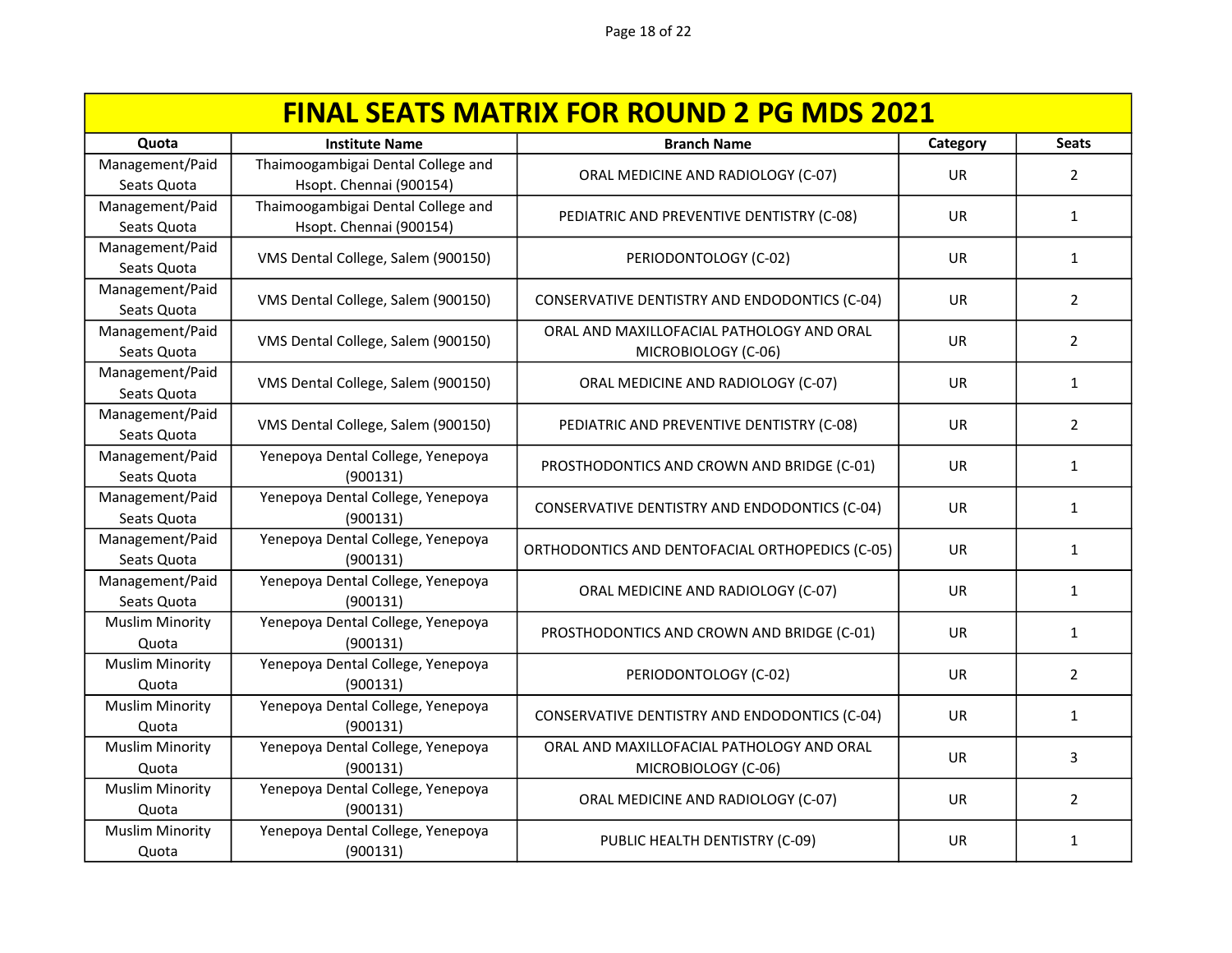| <b>FINAL SEATS MATRIX FOR ROUND 2 PG MDS 2021</b> |                                                                   |                                                 |           |                |
|---------------------------------------------------|-------------------------------------------------------------------|-------------------------------------------------|-----------|----------------|
| Quota                                             | <b>Institute Name</b>                                             | <b>Branch Name</b>                              | Category  | <b>Seats</b>   |
| Non-Resident Indian                               | AB Shetty Memorial Inst. of Dental Sce.,<br>Mangaluru (900133)    | PROSTHODONTICS AND CROWN AND BRIDGE (C-01)      | <b>UR</b> | 1              |
| Non-Resident Indian                               | Bharati Vidyapeeth DU Dental College and<br>Hospt., Pune (900140) | PROSTHODONTICS AND CROWN AND BRIDGE (C-01)      | <b>UR</b> | 1              |
| Non-Resident Indian                               | Bharati Vidyapeeth DU Dental College and<br>Hospt., Pune (900140) | PERIODONTOLOGY (C-02)                           | UR        | 1              |
| Non-Resident Indian                               | Bharati Vidyapeeth DU Dental College and<br>Hospt., Pune (900140) | ORAL AND MAXILLOFACIAL SURGERY (C-03)           | <b>UR</b> | $\mathbf{1}$   |
| Non-Resident Indian                               | Bharati Vidyapeeth DU Dental College and<br>Hospt., Pune (900140) | ORTHODONTICS AND DENTOFACIAL ORTHOPEDICS (C-05) | UR        | $\mathbf{1}$   |
| Non-Resident Indian                               | Bharati Vidyapeeth DU Dental College and<br>Hospt., Pune (900140) | PEDIATRIC AND PREVENTIVE DENTISTRY (C-08)       | UR        | $\mathbf{1}$   |
| Non-Resident Indian                               | <b>BVDU Dental College and Hospital, Navi</b><br>Mumbai (900138)  | PROSTHODONTICS AND CROWN AND BRIDGE (C-01)      | <b>UR</b> | 1              |
| Non-Resident Indian                               | <b>BVDU Dental College and Hospital, Navi</b><br>Mumbai (900138)  | CONSERVATIVE DENTISTRY AND ENDODONTICS (C-04)   | <b>UR</b> | $\mathbf{1}$   |
| Non-Resident Indian                               | <b>BVDU Dental College and Hospital, Navi</b><br>Mumbai (900138)  | ORTHODONTICS AND DENTOFACIAL ORTHOPEDICS (C-05) | <b>UR</b> | 1              |
| Non-Resident Indian                               | <b>BVDU Dental College and Hospital, Sangli</b><br>(900139)       | PROSTHODONTICS AND CROWN AND BRIDGE (C-01)      | UR.       | 1              |
| Non-Resident Indian                               | <b>BVDU Dental College and Hospital, Sangli</b><br>(900139)       | CONSERVATIVE DENTISTRY AND ENDODONTICS (C-04)   | <b>UR</b> | $\mathbf{1}$   |
| Non-Resident Indian                               | <b>BVDU Dental College and Hospital, Sangli</b><br>(900139)       | ORTHODONTICS AND DENTOFACIAL ORTHOPEDICS (C-05) | <b>UR</b> | $\mathbf{1}$   |
| Non-Resident Indian                               | Dr. DY Patil Dental College and Hosp. Navi<br>Mumbai (900142)     | PROSTHODONTICS AND CROWN AND BRIDGE (C-01)      | UR        | 2              |
| Non-Resident Indian                               | Dr. DY Patil Dental College and Hosp. Navi<br>Mumbai (900142)     | ORAL AND MAXILLOFACIAL SURGERY (C-03)           | <b>UR</b> | $\overline{2}$ |
| Non-Resident Indian                               | Dr. DY Patil Dental College and Hosp. Navi<br>Mumbai (900142)     | CONSERVATIVE DENTISTRY AND ENDODONTICS (C-04)   | <b>UR</b> | $\overline{2}$ |
| Non-Resident Indian                               | Dr. DY Patil Dental College and Hosp. Navi<br>Mumbai (900142)     | ORTHODONTICS AND DENTOFACIAL ORTHOPEDICS (C-05) | <b>UR</b> | $\overline{2}$ |
| Non-Resident Indian                               | Dr. DY Patil Dental College and Hosp. Pune<br>(900141)            | PROSTHODONTICS AND CROWN AND BRIDGE (C-01)      | UR        | 1              |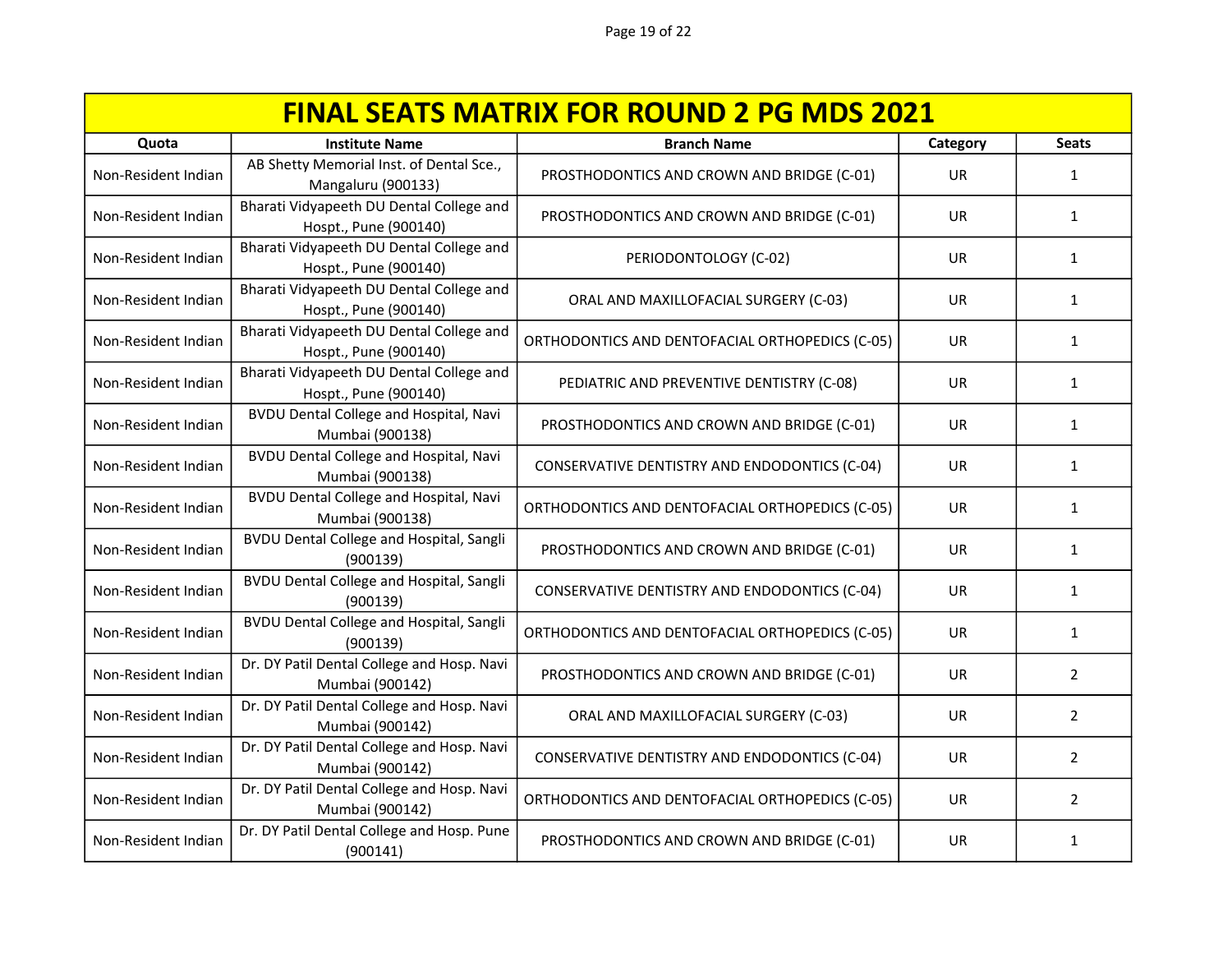| <b>FINAL SEATS MATRIX FOR ROUND 2 PG MDS 2021</b> |                                                               |                                                                  |           |                |
|---------------------------------------------------|---------------------------------------------------------------|------------------------------------------------------------------|-----------|----------------|
| Quota                                             | <b>Institute Name</b>                                         | <b>Branch Name</b>                                               | Category  | <b>Seats</b>   |
| Non-Resident Indian                               | Dr. DY Patil Dental College and Hosp. Pune<br>(900141)        | PERIODONTOLOGY (C-02)                                            | <b>UR</b> | $\mathbf{1}$   |
| Non-Resident Indian                               | Dr. DY Patil Dental College and Hosp. Pune<br>(900141)        | ORAL AND MAXILLOFACIAL SURGERY (C-03)                            | <b>UR</b> | $\mathbf{1}$   |
| Non-Resident Indian                               | Dr. DY Patil Dental College and Hosp. Pune<br>(900141)        | CONSERVATIVE DENTISTRY AND ENDODONTICS (C-04)                    | UR        | $\mathbf{1}$   |
| Non-Resident Indian                               | Dr. DY Patil Dental College and Hosp. Pune<br>(900141)        | ORTHODONTICS AND DENTOFACIAL ORTHOPEDICS (C-05)                  | <b>UR</b> | $\mathbf{1}$   |
| Non-Resident Indian                               | Dr. DY Patil Dental College and Hosp. Pune<br>(900141)        | ORAL AND MAXILLOFACIAL PATHOLOGY AND ORAL<br>MICROBIOLOGY (C-06) | <b>UR</b> | $\mathbf{1}$   |
| Non-Resident Indian                               | Dr. DY Patil Dental College and Hosp. Pune<br>(900141)        | ORAL MEDICINE AND RADIOLOGY (C-07)                               | UR        | 1              |
| Non-Resident Indian                               | Dr. DY Patil Dental College and Hosp. Pune<br>(900141)        | PEDIATRIC AND PREVENTIVE DENTISTRY (C-08)                        | UR        | 1              |
| Non-Resident Indian                               | Institute of Dental Sciences, Bhubaneswar<br>(900147)         | ORAL AND MAXILLOFACIAL SURGERY (C-03)                            | UR.       | 3              |
| Non-Resident Indian                               | Institute of Dental Sciences, Bhubaneswar<br>(900147)         | CONSERVATIVE DENTISTRY AND ENDODONTICS (C-04)                    | <b>UR</b> | $\overline{2}$ |
| Non-Resident Indian                               | JSS Dental College and Hospital, Mysuru<br>(900132)           | ORAL AND MAXILLOFACIAL SURGERY (C-03)                            | <b>UR</b> | $\mathbf{1}$   |
| Non-Resident Indian                               | Kalinga Institute of Dental Sciences,<br>Bhubaneswar (900146) | ORAL AND MAXILLOFACIAL SURGERY (C-03)                            | UR        | $\mathbf{1}$   |
| Non-Resident Indian                               | Kalinga Institute of Dental Sciences,<br>Bhubaneswar (900146) | ORTHODONTICS AND DENTOFACIAL ORTHOPEDICS (C-05)                  | UR        | $\mathbf{1}$   |
| Non-Resident Indian                               | KLE VK Inst. of Dental Scie. Belagavi<br>(900136)             | PROSTHODONTICS AND CROWN AND BRIDGE (C-01)                       | UR        | 1              |
| Non-Resident Indian                               | KLE VK Inst. of Dental Scie. Belagavi<br>(900136)             | ORAL AND MAXILLOFACIAL SURGERY (C-03)                            | <b>UR</b> | $\overline{2}$ |
| Non-Resident Indian                               | KLE VK Inst. of Dental Scie. Belagavi<br>(900136)             | CONSERVATIVE DENTISTRY AND ENDODONTICS (C-04)                    | UR        | $\mathbf{1}$   |
| Non-Resident Indian                               | KLE VK Inst. of Dental Scie. Belagavi<br>(900136)             | ORTHODONTICS AND DENTOFACIAL ORTHOPEDICS (C-05)                  | UR        | $\overline{2}$ |
| Non-Resident Indian                               | Meenakshi Ammal Dental College and<br>Host., Chennai (900158) | PROSTHODONTICS AND CROWN AND BRIDGE (C-01)                       | UR        | 1              |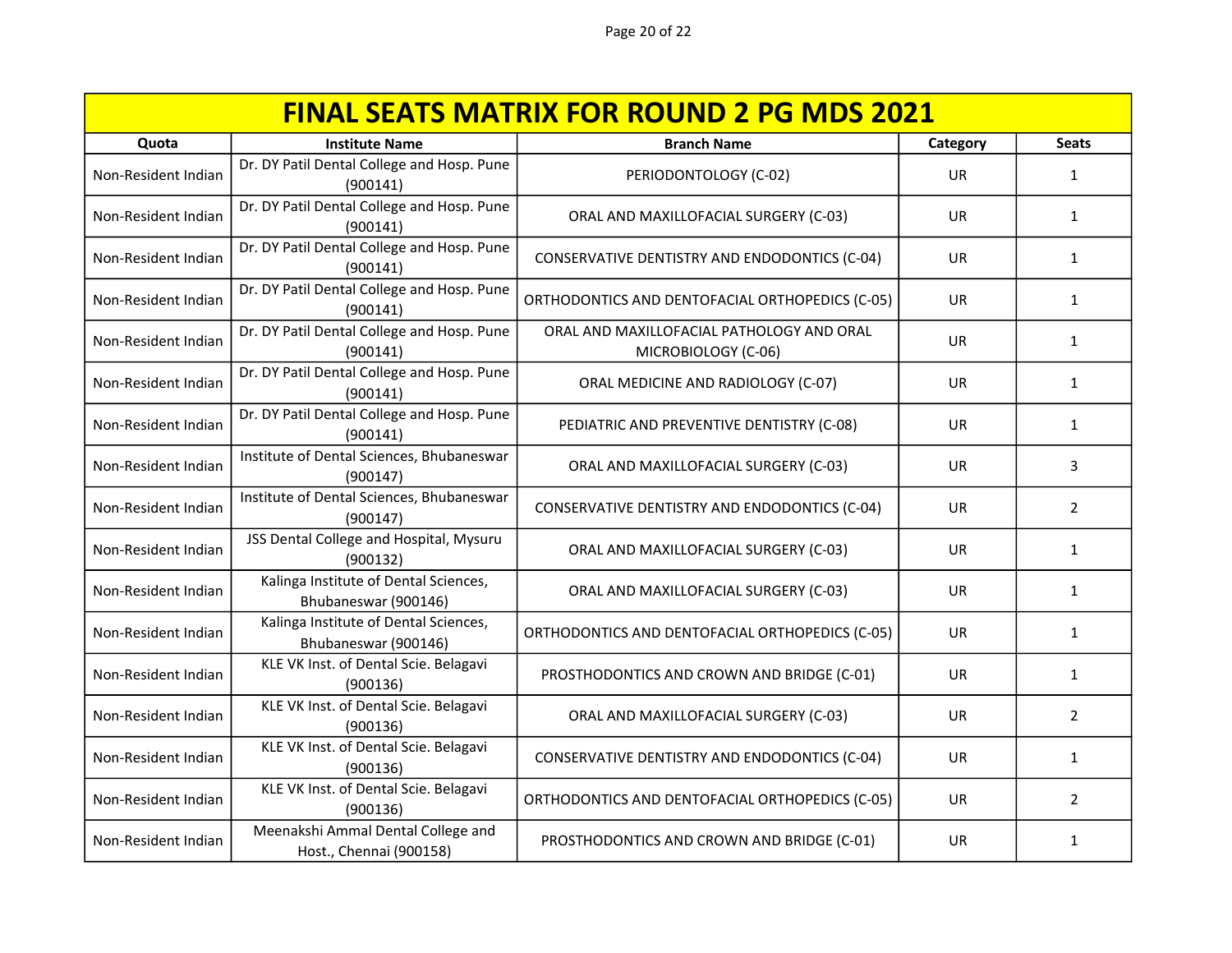| <b>FINAL SEATS MATRIX FOR ROUND 2 PG MDS 2021</b> |                                                               |                                                 |           |                |
|---------------------------------------------------|---------------------------------------------------------------|-------------------------------------------------|-----------|----------------|
| Quota                                             | <b>Institute Name</b>                                         | <b>Branch Name</b>                              | Category  | <b>Seats</b>   |
| Non-Resident Indian                               | Meenakshi Ammal Dental College and<br>Host., Chennai (900158) | ORAL AND MAXILLOFACIAL SURGERY (C-03)           | <b>UR</b> | 2              |
| Non-Resident Indian                               | Meenakshi Ammal Dental College and<br>Host., Chennai (900158) | CONSERVATIVE DENTISTRY AND ENDODONTICS (C-04)   | <b>UR</b> | $\overline{2}$ |
| Non-Resident Indian                               | Meenakshi Ammal Dental College and<br>Host., Chennai (900158) | ORTHODONTICS AND DENTOFACIAL ORTHOPEDICS (C-05) | <b>UR</b> | 2              |
| Non-Resident Indian                               | MM College of Dental Scie. and Res.,<br>Mullana (900129)      | PROSTHODONTICS AND CROWN AND BRIDGE (C-01)      | <b>UR</b> | $\mathbf{1}$   |
| Non-Resident Indian                               | MM College of Dental Scie. and Res.,<br>Mullana (900129)      | ORAL AND MAXILLOFACIAL SURGERY (C-03)           | <b>UR</b> | $\overline{2}$ |
| Non-Resident Indian                               | MM College of Dental Scie. and Res.,<br>Mullana (900129)      | CONSERVATIVE DENTISTRY AND ENDODONTICS (C-04)   | UR        | $\overline{2}$ |
| Non-Resident Indian                               | MM College of Dental Scie. and Res.,<br>Mullana (900129)      | ORTHODONTICS AND DENTOFACIAL ORTHOPEDICS (C-05) | <b>UR</b> | $\mathbf{1}$   |
| Non-Resident Indian                               | Rural Dental College, Loni (900143)                           | PROSTHODONTICS AND CROWN AND BRIDGE (C-01)      | UR        | 1              |
| Non-Resident Indian                               | Rural Dental College, Loni (900143)                           | ORAL AND MAXILLOFACIAL SURGERY (C-03)           | <b>UR</b> | $\mathbf{1}$   |
| Non-Resident Indian                               | Rural Dental College, Loni (900143)                           | CONSERVATIVE DENTISTRY AND ENDODONTICS (C-04)   | <b>UR</b> | $\mathbf{1}$   |
| Non-Resident Indian                               | School of Dental Sciences and KIMSDU,<br>Karad (900144)       | PROSTHODONTICS AND CROWN AND BRIDGE (C-01)      | <b>UR</b> | $\mathbf{1}$   |
| Non-Resident Indian                               | School of Dental Sciences and KIMSDU,<br>Karad (900144)       | ORAL AND MAXILLOFACIAL SURGERY (C-03)           | UR        | $\mathbf{1}$   |
| Non-Resident Indian                               | School of Dental Sciences and KIMSDU,<br>Karad (900144)       | CONSERVATIVE DENTISTRY AND ENDODONTICS (C-04)   | UR        | 1              |
| Non-Resident Indian                               | Sharad Pawar Dental College and Hospital,<br>Wardha (900145)  | ORAL AND MAXILLOFACIAL SURGERY (C-03)           | UR        | 1              |
| Non-Resident Indian                               | Sharad Pawar Dental College and Hospital,<br>Wardha (900145)  | CONSERVATIVE DENTISTRY AND ENDODONTICS (C-04)   | <b>UR</b> | 1              |
| Non-Resident Indian                               | Sharad Pawar Dental College and Hospital,<br>Wardha (900145)  | ORTHODONTICS AND DENTOFACIAL ORTHOPEDICS (C-05) | <b>UR</b> | 1              |
| Non-Resident Indian                               | Sri Ramachandra Dental and Hospt.,<br>Chennai (900155)        | PROSTHODONTICS AND CROWN AND BRIDGE (C-01)      | UR        | 1              |